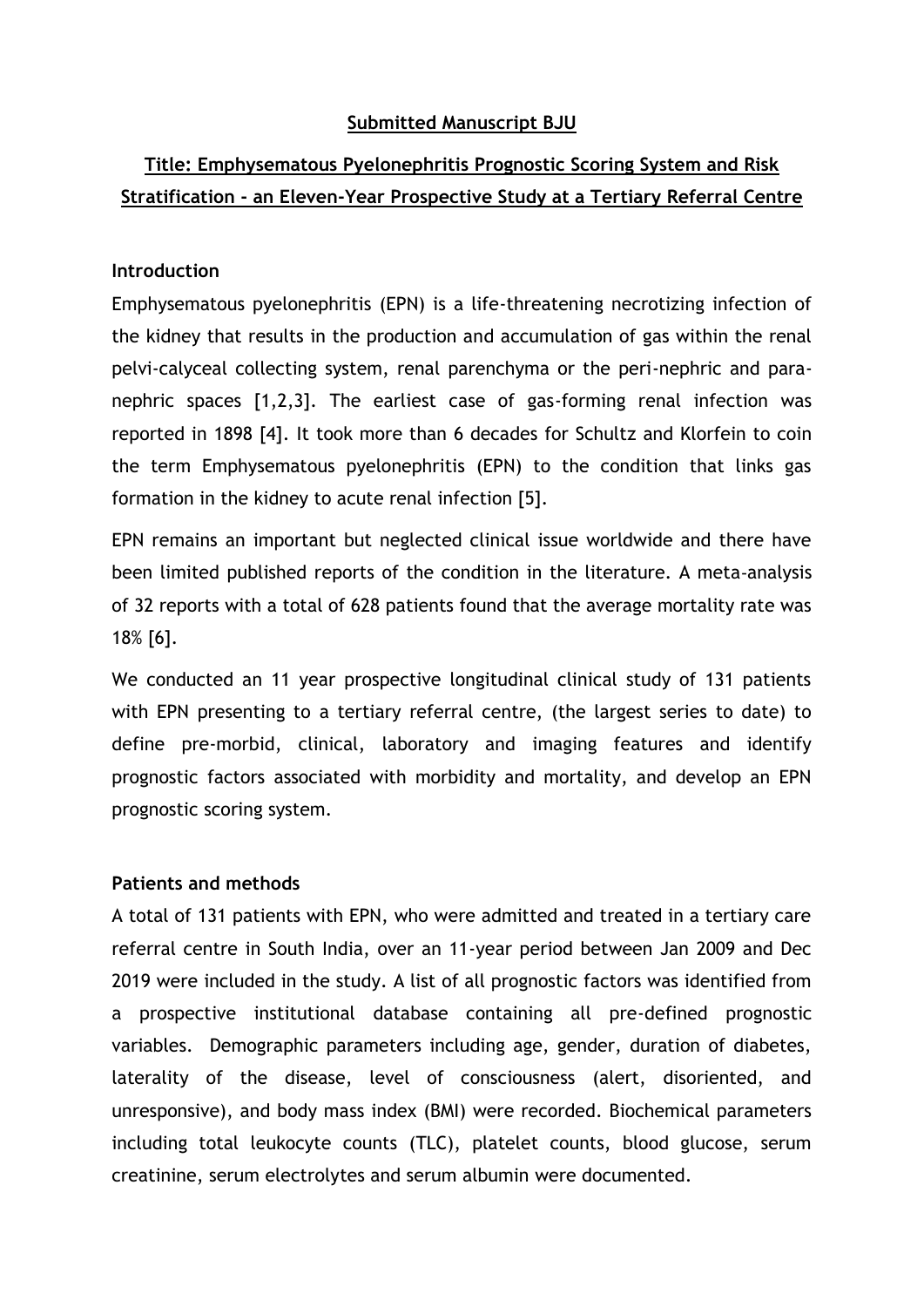Urine cultures were taken at the time of admission for all patients. Blood culture was done in all patients either at the time of admission or during the febrile episodes. Those patients who had a minimally invasive treatment also had the urine sent from the aspitrate from the pelvi-calyceal system.

A prognostic scoring system was devised based on these parameters studied. A total of 18 parameters that were either found significant in the present study (based on internal validation) or in previous published literature (though not found significant in the present study) were short-listed. Each parameter was given a score ranging from 0 to 2, with a minimum total score of 1 and a maximum total score of 26 (**Table 1**). A higher score was correlated with a poorer prognosis.

Further risk stratification of the lethality of the disease was performed based on a combined prognostic score. Those with a score of 1 to 8 were grouped under the very low-risk category. Low-risk groups had a score of 9 to 15, the intermediate group had a score of 16 to 20 and those with a score of more than 20 (high-risk group) carried a higher risk of succumbing to the disease. The maximum score that could be obtained was 26.

### **Classification and parameters**

All patients in our study underwent non-contrast abdominal CT and were subclassified based on the Huang and Tseng classification, who classified EPN based on the location and extent of gas within the kidneys [7]. Class 1 included gas in the pelvi-calyceal system with normal renal parenchyma; class 2 contained gas in the renal parenchyma without extension to the extra renal space; class 3A showed extension of gas or abscess beyond the renal capsule into the perinephric space, but contained within Gerota's Fascia; Class 3B – an extension of gas or abscess to the pararenal space and Class 4 – bilateral EPN or a solitary kidney with EPN.

Patients were subdivided into three groups: group 1 - patients who survived without any intervention; group 2 - those who survived with intervention, including double J stent insertion, percutaneous nephrostomy (PCN) insertion, percutaneous drainage tube (PCD) placement or haemodialysis; group 3 - those who succumbed to the disease, with or without intervention. In groups 2 and 3, the decision to perform stenting, PCN, PCD or nephrectomy was taken based on the severity of symptoms, the prognostic scoring, risk stratification and the treating urologist's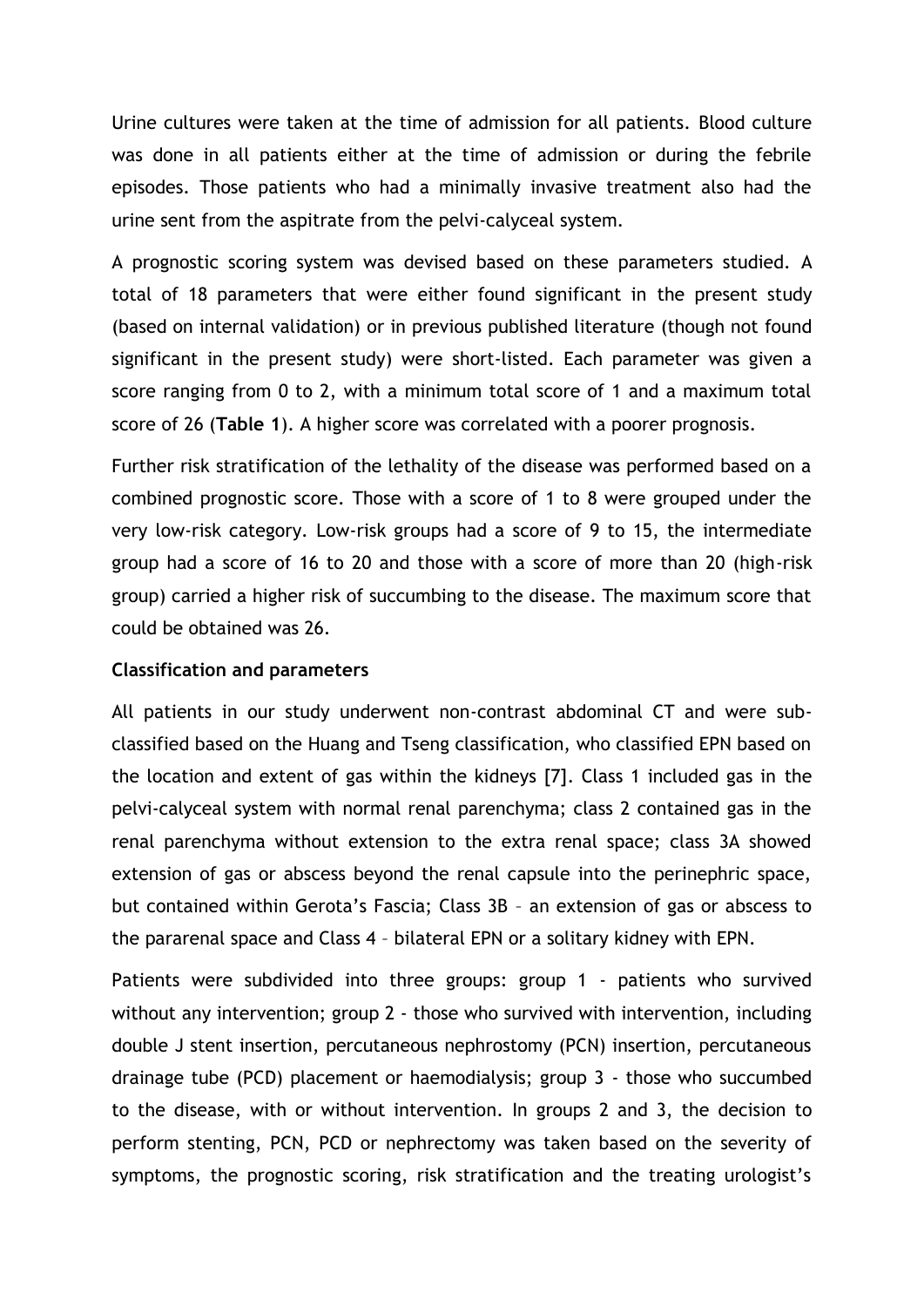primary assessment of the patient at the time of admission. These procedures were done as early as the patients were fit enough to undergo the procedures.

Several biochemical parameters were included in this study to formulate a prognostic scoring system. We defined shock as a patient who presented to the Emergency Room (ER) with systolic blood pressure less than 90 mmHg [8]. A platelet count of less than 100  $\times$  10<sup>9</sup>/L was defined as thrombocytopenia and a serum albumin level of less than 25 grams/L was recorded as Hypoalbuminemia. Hyponatremia was defined as a critical value of less than 130 mmol/L. Patients with a Serum Creatinine of less than 159.12 μmol/L, although more than the normal level laboratory reference was considered to be within the acceptable limits. Those with serum creatinine levels of more than 159.12 μmol/L were considered to have a high creatinine level. Leucocytosis was defined as an absolute count of more than 11 x  $10<sup>3</sup>$  cells/mm<sup>3</sup> and Leucocytopenia with a count of less than  $4 \times 10^3$  cells/mm<sup>3</sup>.

#### **Statistical analysis**

Data analysis was performed using IBM SPSS version 16 and STATA 14, p-value <0.05 was considered significant. Descriptive statistics such as mean (sd), frequency (percentage) were used. Chi-square test/Fishers exact test was employed to test the association between the categorical variables. Shapiro- Wilk test was used to assess the normality of data. For quantitative measurements, the Kruskal Wallis test was used to test the differences between the groups. A penalized simple and multiple logistic regressions were used to calculate the crude and adjusted odds ratio to determine the risk factor for survivors. A univariate analysis was performed based on the demographic, clinical and biochemical factors that caused EPN. Variables with a statistically significant value and a probable biological relationship to the dependent outcome variable were subjected to non-conditional multivariate analysis to identify independent factors that were significantly related to the presence or absence of mortality due to the disease. Mortality was the key parameter considered for both univariate and multivariate analysis.

#### **Results**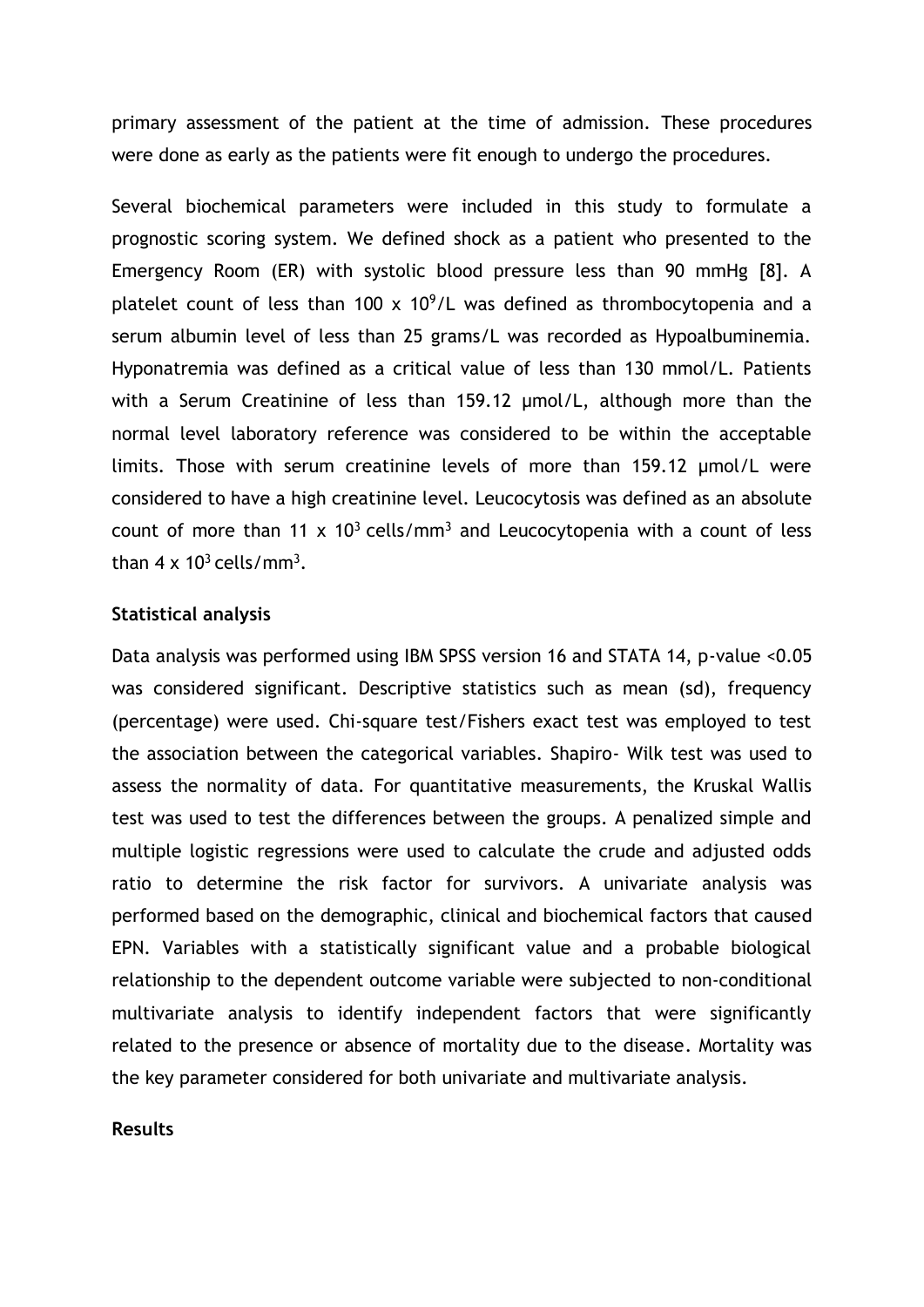### *Patient characteristics:*

A total of 131 patients were included in the study. **Table 2** shows the clinical, epidemiological, and biochemical characteristics of the 3 groups. The average age was 57.4 years (mean +/- SD). Females were more commonly affected compared to males, with the female to male ratio being 1.5:1. Twenty patients (15.3%) developed bilateral disease. In the remaining patients, the left side was slightly more commonly involved (n=58) than the right (n=53), with the left to right ratio being 1.1:1. While the average BMI of all patients was 26.01, 6 out of 7 patients in group 3 fell in the obese range with a BMI of more than 30 (p =0.001). A tender loin with a palpable kidney was one of the clinical findings in acute EPN, seen in 28 patients in our study. A palpable tender kidney has been identified as one of the poor clinical prognostic parameters (p <0.001).

Of 131 patients, 102 patients were conscious on admission, 4 were admitted unresponsive and 25 were mildly disoriented. Three out of 4 unresponsive patients were in group 2. Shock at presentation was observed in 18 patients and 53 patients required intensive care. The presence of shock at initial admission indicates a poor prognosis and warrants immediate attention (p <0.001). Haemodialysis was required in 22 patients to stabilize before intervention (p <0.001). All 7 patients in group 3 needed haemodialysis to stabilize, of which two underwent emergency nephrectomy. Eventually, all 7 in group 3 died secondary to EPN.

### *Associated co-morbidities:*

Diabetes mellitus constituted the single most commonly associated co-morbidity. Only ten patients were non-diabetics. Twenty-seven patients had blood glucose of less than 15.91 mmol/L with 57 patients having blood glucose levels of more than 26.52 mmol/L. All three groups had high average blood glucose at presentation (pvalue was 0.632). Group 3 was found to have the highest blood glucose levels of 43.05 mmol/L. An HbA1C level of more than 7 was detected in a total of 107 patients. The average HbA1C levels were above 9 in all three groups, with a maximum of 10.3, noted in group 3 although there was no statistical difference between the three groups. The associated comorbidities included urolithiasis (n=6), coronary heart disease (n=7), a previous history of treated pyelonephritis (n=14), pre-existing chronic kidney disease (n=29), hypothyroidism (n=20 and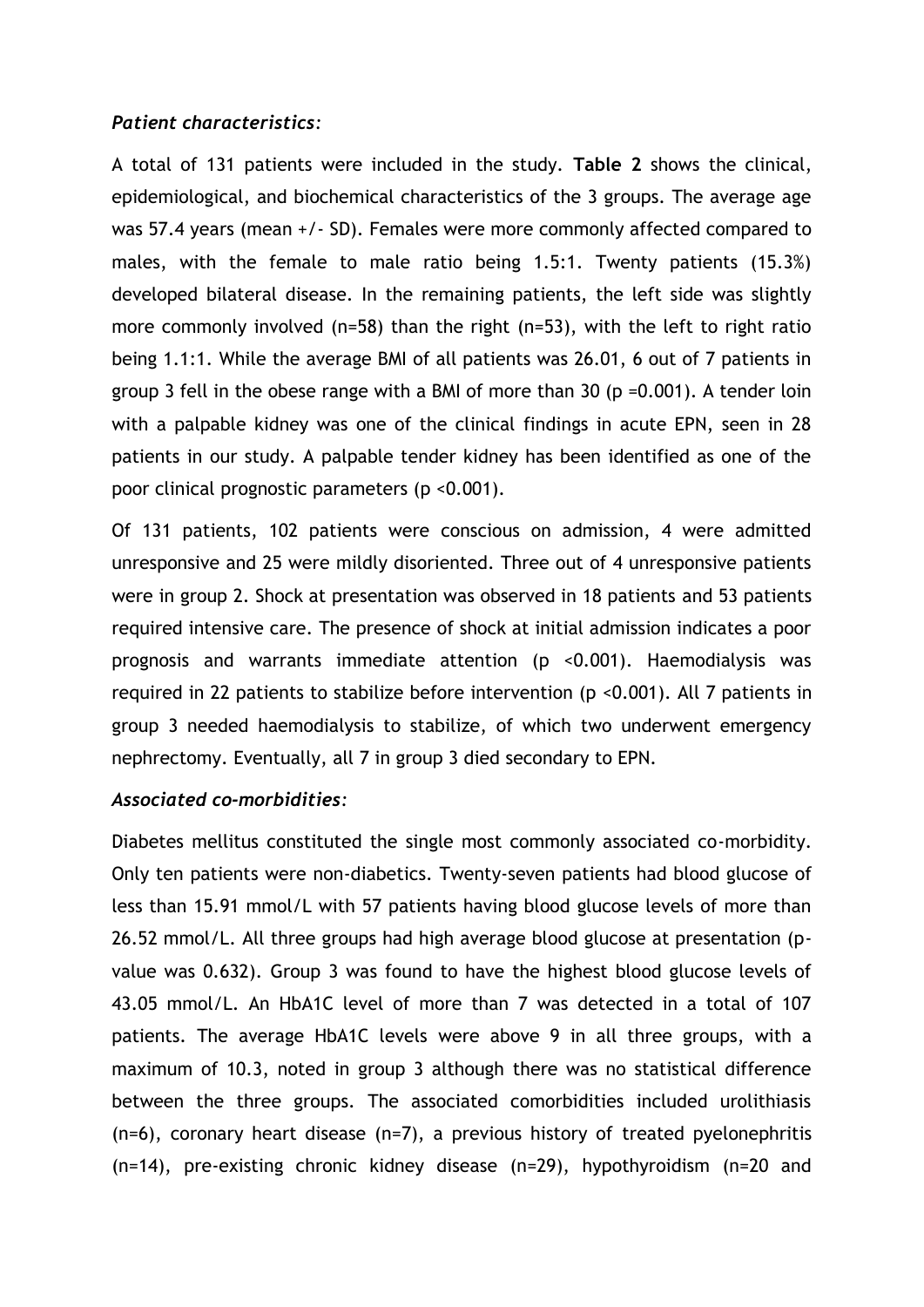chronic alcoholism (n=2). However, no such significant associations of mortality were identified with comorbid illnesses or patient age, sex, or laterality of the EPN.

### *Haematology:*

The mean total leukocyte count at the time of admission was  $16.30 \times 10^{3}$  cells/  $\mu$ l of blood. The absolute leukocyte count was higher in group 3 than in groups 1 and 2 and this value was found to be significant (p<0.05). Thrombocytopenia was observed in 60 patients. Although a degree of thrombocytopenia was observed in all three groups, there was a 100% association observed in group 3 with a mean platelet count of 47.02 x  $10^3$  cells/ μl of blood (p<0.014).

#### *Biochemistry:*

Hypoalbuminemia was noted in 42 patients, with all 6 patients in group 3 having a serum albumin level of less than 25 g/L. The overall average serum albumin level was 30.8 g/L, whilst the lowest values were observed in group 3 (p=0.002).

Hyponatremia on admission was another consistent biochemical abnormality recorded in our patients. The overall average serum sodium levels at presentation were above 130 mmol/L in groups 1 and 2, while in group 3 it was reduced to 122.2 mmol/L. Thrombocytopenia was observed in all 7 patients in group 3. Biochemical parameters including absolute leukocyte count, platelet counts, and serum creatinine after intervention also showed a significant difference between the three groups  $(p<0.01)$ .

## *Microbiology and antibiotics:*

The empirical antibiotic used was third-generation cephalosporins (Cefoperazone and Sulbactam combination), which were subsequently modified based on the urine and/or blood culture reports. However, this was not the uniform protocol followed in all patients. Those patients, who presented with shock, necessitating ICU admission and inotrope support, were either treated with Piperazilintazobactum or carbapenem antibiotics until the culture reports were obtained. **Table 3** illustrates the causative organisms isolated from the urine and blood cultures. The urine culture was positive in 77 patients, with Escherichia coli being the most common infective organism (n=58, 75.32%), followed by Candida albicans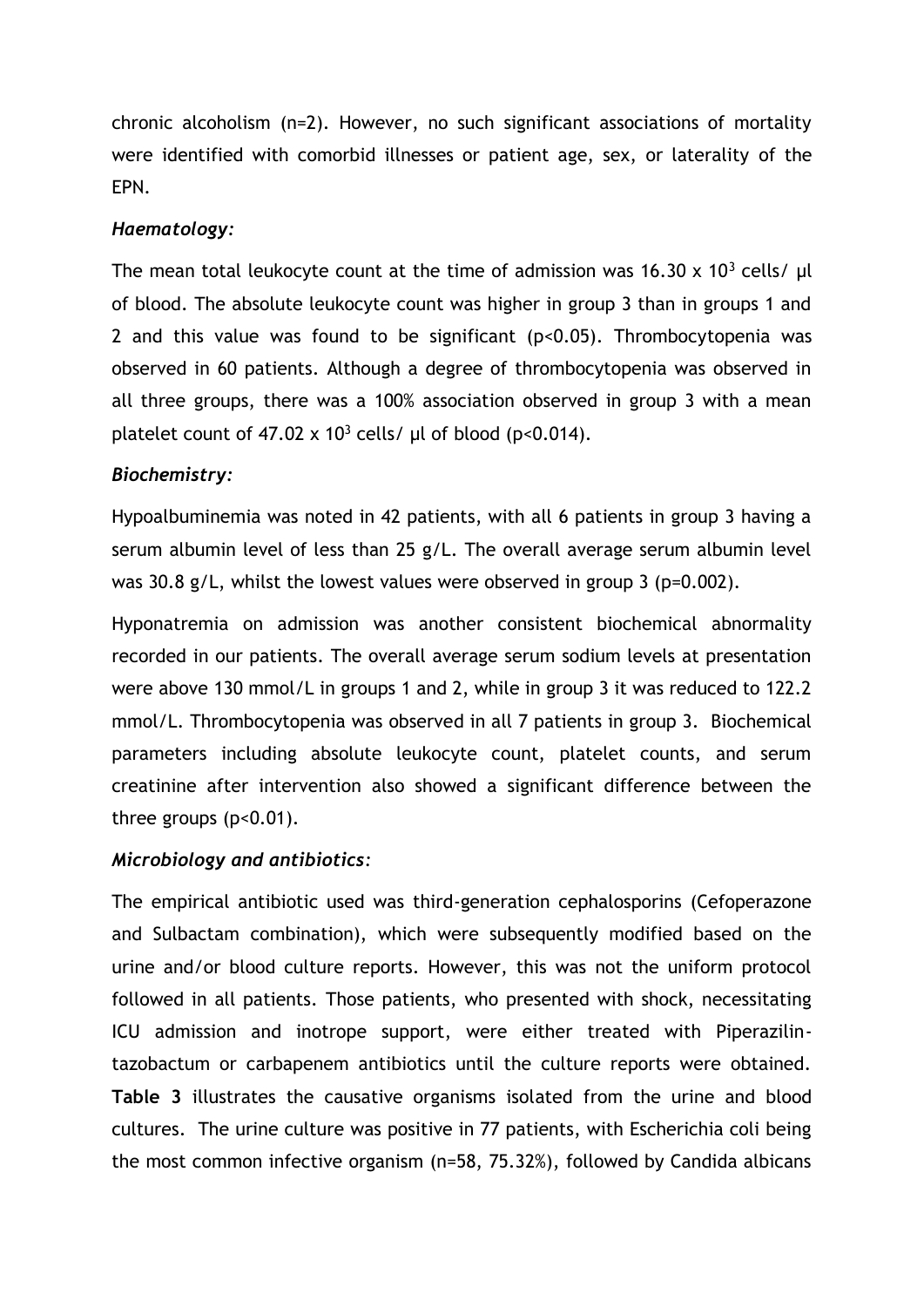in 11 patients. Gram-negative septicaemia due to Escherichia coli and Candida fungal septicaemia were the most common organisms seen in blood.

### *Imaging:*

**Table 4** illustrates the radiological classification of our patients in all 3 groups. Class 1 and 2 comprised the most common type of EPN (n=86), while class 3A and 3B together constituted 18 patients. Class 4 EPN was seen in 27 patients. The higher number of class 4 EPN was due to a higher number of bilateral cases. Most patients in groups 1 and 2 had class 1 or 2 diseases, while all 7 patients in group 3 had either class 3B or 4 diseases (p<0.001).

Figures 1 illustrates CT images from various classes of EPN. Of the 86 patients in Class 1 and 2, the majority of them improved with the insertion of a ureteric stent. Treatment with antibiotics alone was successful in 22 patients; the remaining patients required a double J stent placement and/or percutaneous nephrostomy (PCN) tube or percutaneous drainage tube (PCD) insertions. Seven patients died as a result of EPN, of which 2 died even before any attempt at surgical intervention (**Table 5**). About 75% of patients (n=98) had an overall hospital stay of 3 to 7 days. Two patients in group 3 expired within 12 hours of admission. The mean hospitalization time was 6.05 days (excluding the above 2 patients), with the maximum hospital stay of 20 days noted in a group 2 patient, who underwent nephrectomy for class 3b EPN.

## *Summary of Risk stratification:*

To assess the lethality of EPN in our patients, risk stratification was performed based on the prognostic scoring system of Table 1. These patients were graded as very low risk, low risk, intermediate-risk, and high-risk categories. **Table 6** illustrates the summary of risk stratification based on the combined mean prognostic scoring points for each of the three groups separately. Group 1 had an average score of 10.59, group 2 scored 11.53, and group 3 had a score of 23. The overall average prognostic score in all 131 patients was 11.91. A higher prognostic score was seen to be associated with the mortality group. By risk stratification, both group 1 and 2 came under very low to low risk and intermediate category, while all patients in group 3 belonged to the high-risk category (p<0.001). All 7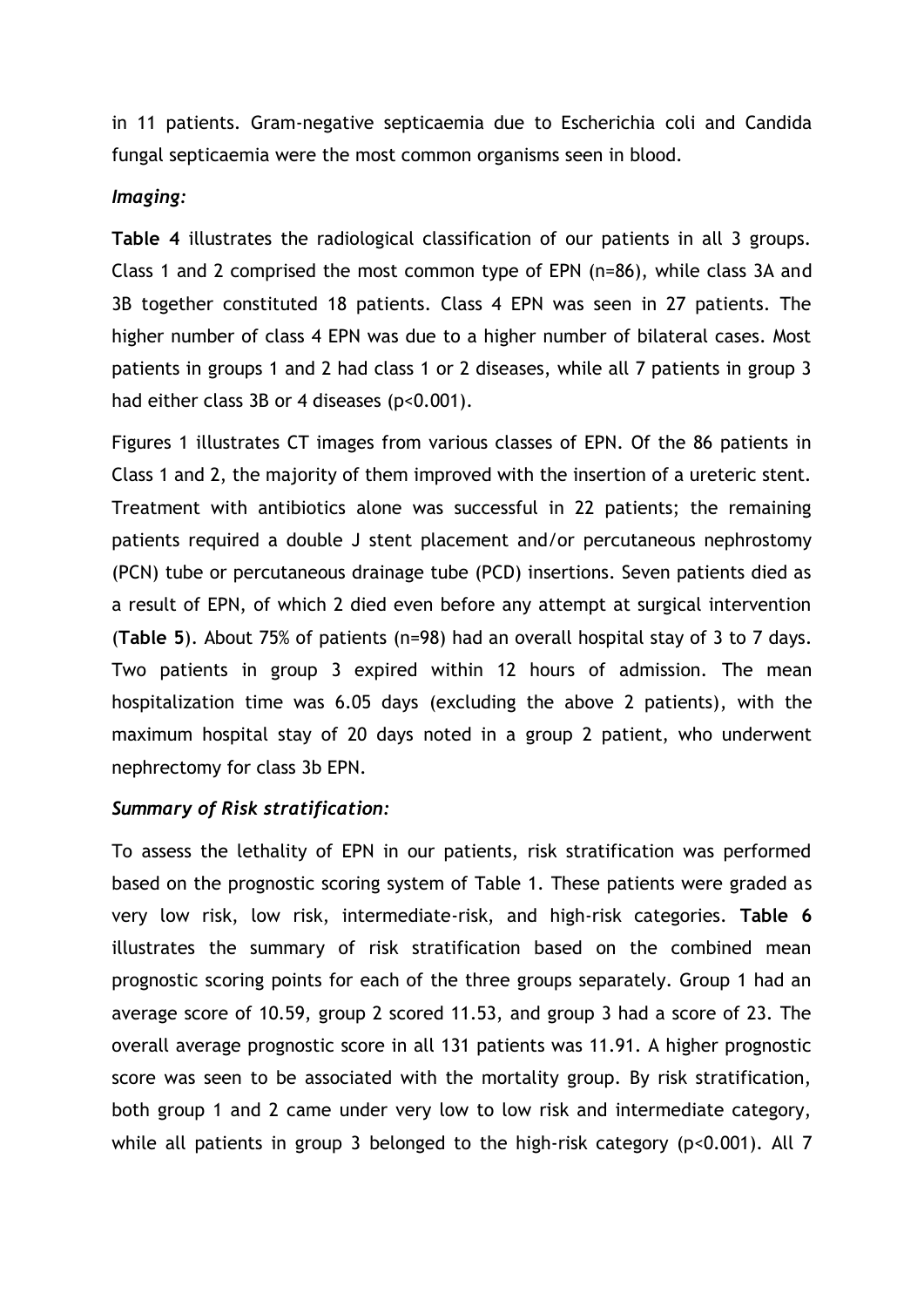patients in group 3 belonged to the high-risk category and eventually succumbed to EPN.

## *Univariate and multivariate analysis:*

Using univariate analysis, 10 factors were identified to be significantly associated with the prognosis in patients with EPN (**Table 7**). These were body mass index, class of EPN, coagulation profile, palpable tender kidney, shock at presentation, need for haemodialysis, Serum sodium and albumin levels, level of consciousness, and need for ICU admission. In a multivariate analysis of these factors, none were found to be statistically significant (**Table 8**).

## **Discussion**

The present study includes the largest number of EPN patients treated in a single centre. This is also to our knowledge the first study to provide an objective assessment of a prognostic scoring system along with a risk stratification model for patients diagnosed with EPN. Most patients had a significant improvement with medical management alone or by minimally invasive methods of intervention. The number of patients requiring emergency nephrectomy is considerably low in our study. The overall mortality from the disease is also <6%.

An underlying history of diabetes mellitus has been identified as a key prognostic indicator linked to the ultimate fate of patients presenting with EPN [9]. Although most commonly seen in patients with diabetes, EPN can also present in patients with urinary tract obstruction and immunocompromised status [10]. Historically the combination of diabetes and an obstructed upper urinary tract with EPN has been associated with a very high mortality rate, up to 71% [11]. Over the past 3 decades, various clinical, biochemical, and radiological parameters have been identified as major prognostic risk factors and the management of EPN has therefore improved significantly [12, 13]. A reduction in the mortality to 3-30% was also observed [14]. Because of the life-threatening behaviour and its strong association with diabetes mellitus, there appears to be a very narrow margin of error in treating such patients. Various studies in the past have documented the prognostic factors that alter the nature of the disease, the course of illness, and the ultimate outcome. Our study validated and performed an objective assessment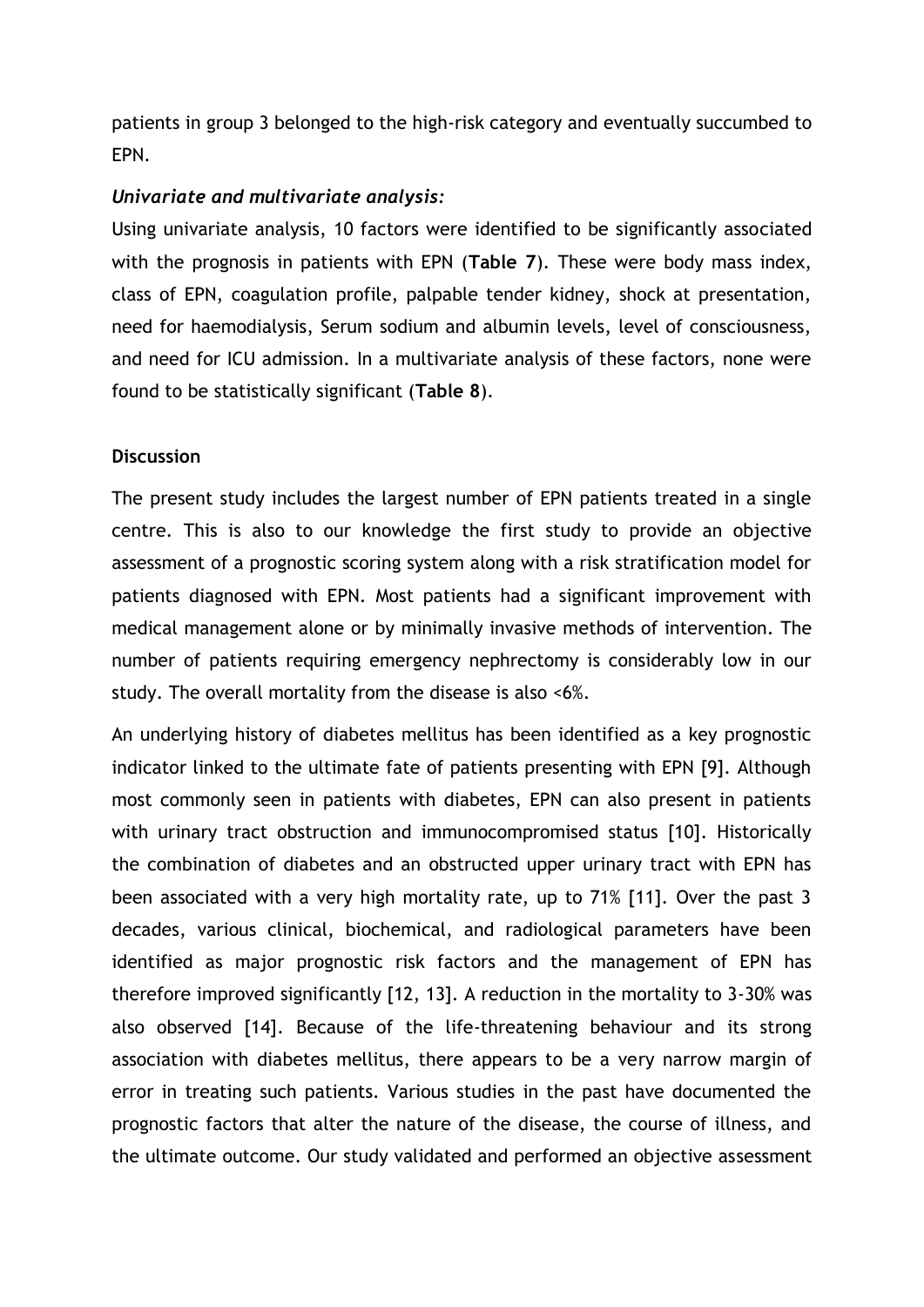of those poor prognostic factors. We used our data to improve and refine the current scoring system for EPN [15]. Our study utilized a larger cohort to improve the scoring system by including risk stratification. Such measures may help us to effectively triage, segregate, and prognosticate all these patients into 4 groups which would help decide on the appropriate modality of treatment and supportive care. This is the first study to formulate a combined prognostic scoring/risk stratification system, by which we can assess the prognosis and stratify the risk of succumbing to this illness.

Diabetes mellitus appeared to be the most frequently associated risk factor in our patients. Of the 131, only 10 were non-diabetics. A high blood sugar level, immuno-compromised status, a high tissue sugar level, and glycosuria make the urinary tract more prone to infections [16]. The high tissue glucose content and gas production by the bacteria set up a conducive environment to produce carbon dioxide and hydrogen by fermentation of sugar for further enhanced growth of micro-organisms, which leads to renal parenchymal destruction and higher morbidity [17, 18].

Obesity and diabetes have also shown a strong association [19]. A higher BMI in turn has been found to have a significant correlation with poorer outcomes [20, 21, 22]. The BMI classification in our study was based on the WHO grading for the Asian population [23]. Over 85% in group 3 was associated with a BMI of more than 30 kg/m<sup>2</sup>. In the literature, both very low BMI and high BMI are associated with a poorer prognosis. Jain et al, in their study on 72 patients with EPN, found a higher incidence of mortality in patients with low BMI [24]. However, Semins et al report a higher incidence of upper urinary tract infections in patients with a higher BMI. In their study on more than 95000 patients, they found a strong association of pyelonephritis with elevated BMI [25]. We observed a higher incidence of such infections in patients with a BMI of more than 25 kg/m<sup>2</sup> and 6 of the 7 patients in the mortality group were obese with a BMI of more than 30.

Thrombocytopenia was also associated with higher mortality. All patients in group 3 had a low platelet count, with a mean count of  $47.02 \times 10^9$ /L of blood. Many authors have identified thrombocytopenia as a strong prognostic factor for EPN [26, 27]. Aswathaman et al reported thrombocytopenia, hyponatremia altered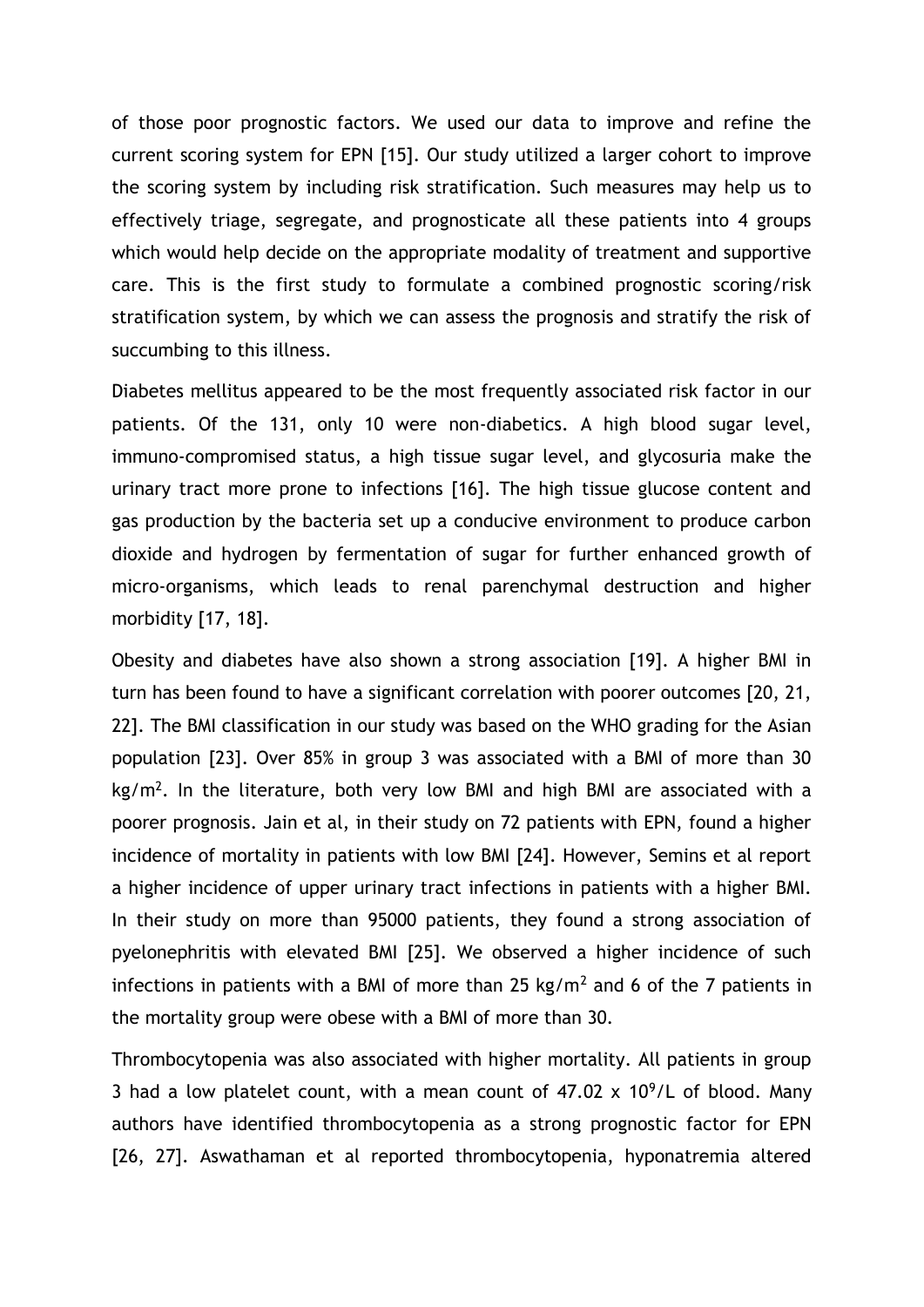mental sensorium, and compromised renal function as poor prognostic factors. We found low serum albumin levels, low serum sodium level at presentation, high absolute leukocyte count, and a high HbA1C level to be strongly associated with a poorer prognosis [28].

Most of the recent studies have followed the radiological classification by Huang et al. In one of the largest meta-analyses on 175 patients from seven study cohorts, Falgas et al had classified EPN into two subtypes, namely type 1 and type 2, based on the presence or absence of fluid content in the kidney respectively [29]. They observed that patients with Type 1 EPN (renal parenchymal necrosis with the absence of fluid content or presence of a streaky/ mottled gas pattern), thrombocytopenia, bilateral involvement, hypotension, altered sensorium, and high serum creatinine levels were associated with fatal outcome. They also concluded that a conservative treatment alone had a higher fatal outcome and advised earlier intervention in the form of relieving the obstruction or nephrectomy. However, 22 patients in group 1 had received medical management with antibiotics and other supportive measures and recovered well. Supportive measures including nasal oxygen, intravenous fluids, inotropes, correction and optimization of electrolyte imbalance, appropriate antibiotics, and adequate glycaemic control are the pre-requisites for treating such patients with conservative measures. Moreover, the improved monitoring techniques and increased usage of higher generation antibiotics and antifungal agents have largely made conservative treatment a viable approach. Misgar et al stressed the need for maintaining a systolic blood pressure >100 mmHg, with good hydration and inotropes wherever needed [30]. Shock at presentation with a systolic pressure of less than 90 mmHg significantly increased the mortality rate [31]. Our observation was that 18 patients presented with shock and all 7 patients who died of the disease showed features of shock at presentation needing ICU care.

The presence of a tender kidney found during loin palpation indicates an acutely inflamed and enlarged kidney that needs a prompt decompression. Although most authors have discussed the need for either an internal or external diversion in such cases, there is no special mention of this particular clinical finding anywhere in the literature. We found that the presence of a palpable tender kidney is associated with a poorer prognosis requiring prompt treatment and intensive monitoring. Of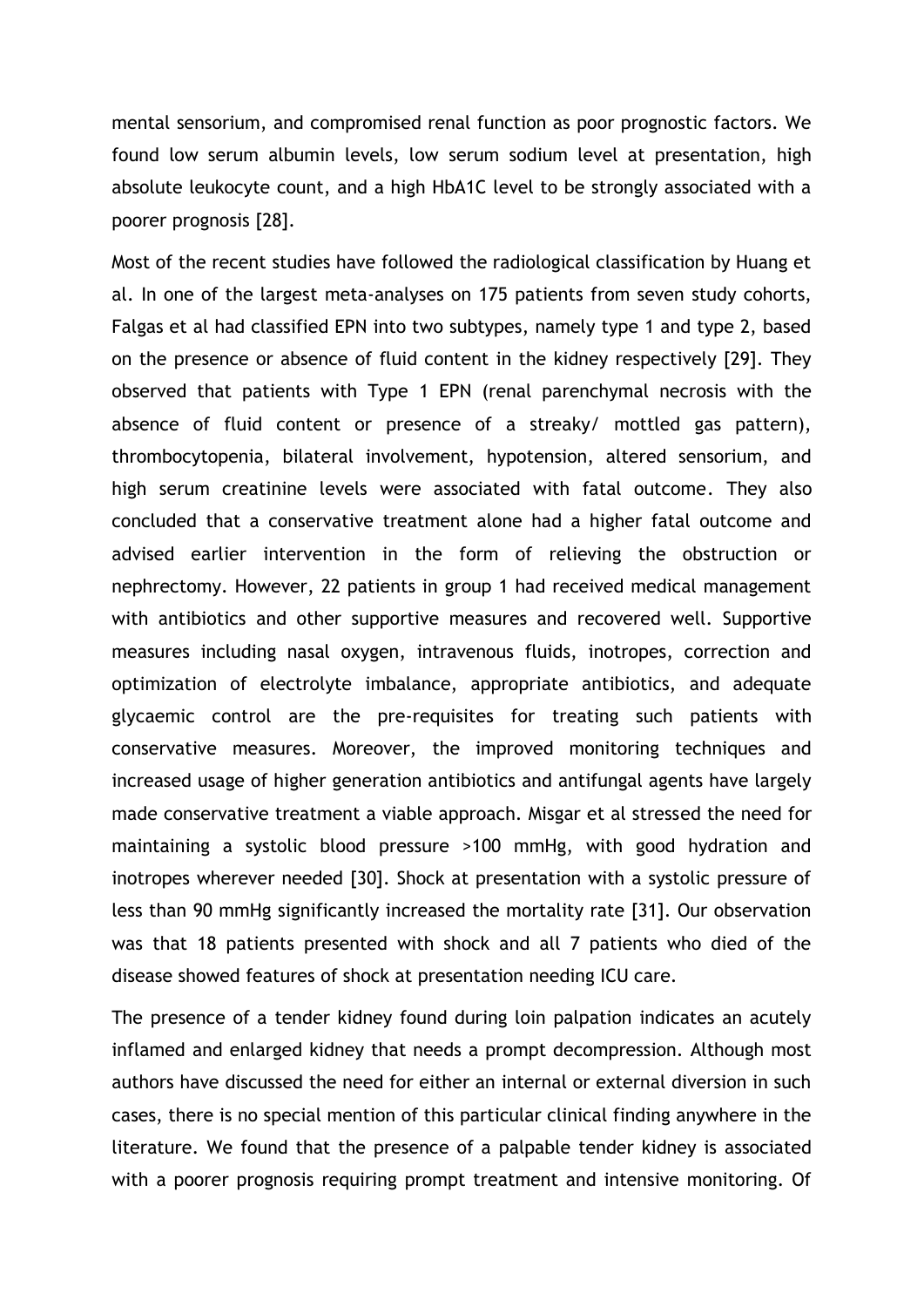the 28 patients who presented with this clinical finding, 26 of them required intervention. The remaining 2 did not receive any intervention but required ICU care and monitoring. Seven eventually died of the disease. The threshold for intervention was very low in study patients who had a palpable tender kidney, reiterating the fact that in an acutely inflamed and palpable kidney with obstruction, especially in diabetic patients, immediate/early intervention may prove beneficial.

Until the late 1980s, EPN carried very high mortality of up to 40 to 50% and emergency nephrectomy was the accepted initial modality of treatment [32]. But with increased awareness amongst the urologists and physicians, with early diagnosis being made and with the use of minimally invasive interventional techniques available, such cases are being treated more conservatively, largely obviating the need for early nephrectomy [33]. Somani et al, in their evidencebased systematic review on 10 studies on 210 patients concluded that percutaneous drainage should be part of the initial management strategy in patients with EPN [34]. They also observed that medical management alone or emergency early nephrectomy carried much higher mortality than such minimally invasive approaches. In our cohort, 6 patients underwent early nephrectomy of which 5 needed ICU admission and PCN placement, 4 needed haemodialysis but 3 of them died of the disease. However, of the 7 patients who died of the disease, all 7 were in shock at presentation, needing ICU admission and haemodialysis. Five of them had a DJ stenting done. All 7 patients who died of EPN belonged to the high-risk category. None of the patients in the intermediate or low or very low-risk group succumbed to the illness. Similar prognostic scoring has been done by Jain et al, where 4 out of 7 patients who died belonged to the intermediate-risk category. We identified 10 clinical, radiological and biochemical parameters by univariate analysis to be significantly associated with the prognosis in each of the three groups. When each of the risk factors identified by univariate analysis was attributed equal significance, the trend analysis concluded that the risk of mortality was directly associated with the class of EPN (p<0.001) and the risk stratification by the prognostic scoring system (p<0.001). However, multivariate analysis showed that none of these factors independently influenced the ultimate outcome in such patients. Henceforth, the authors emphasize that the prognostic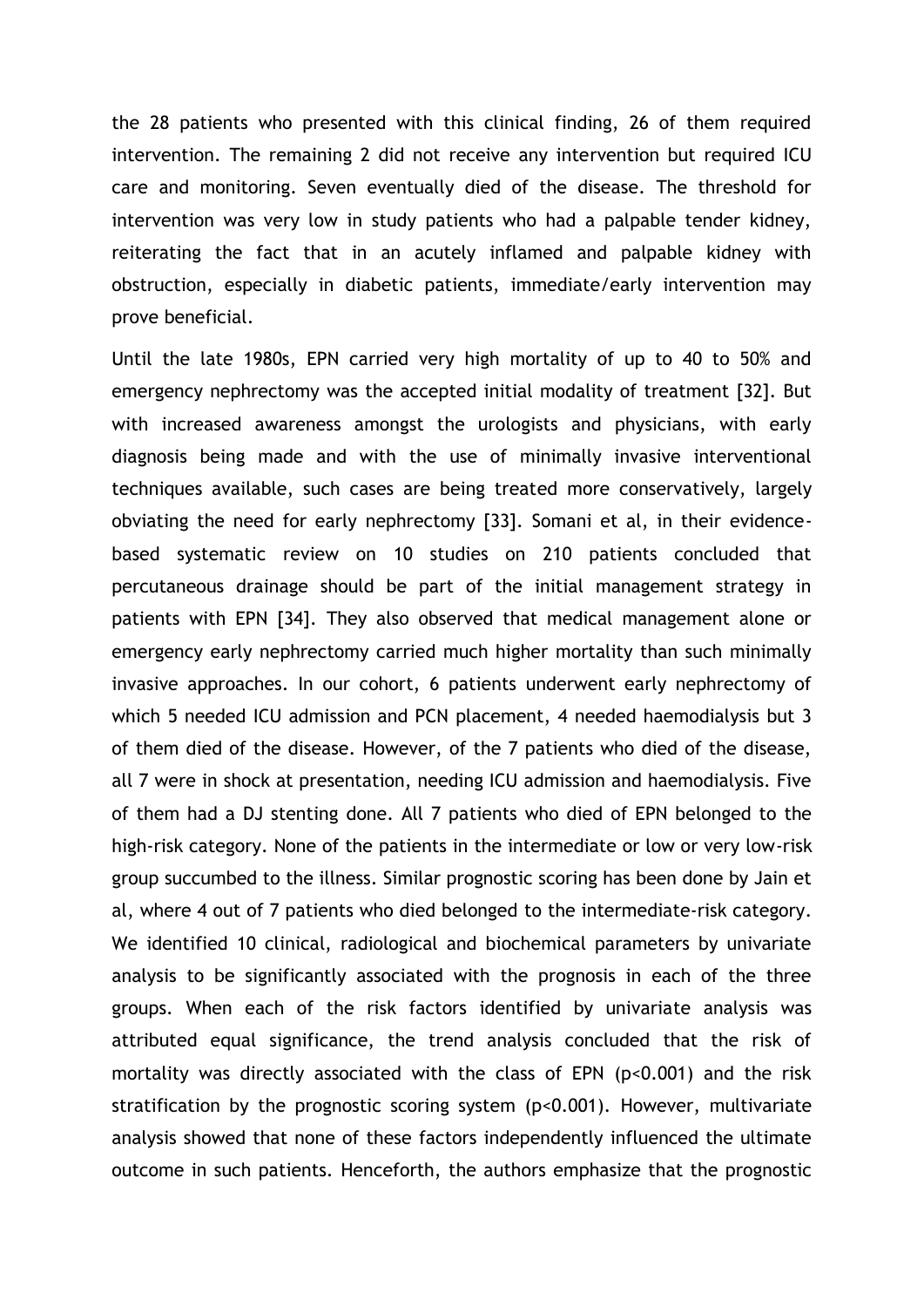assessment should be based not just on one independent factor, further reinforcing the need for a combined prognostic risk assessment scoring and a formal risk stratification, in order to make a better assessment of the ultimate outcome in patients with EPN. Jain et al also attempted to develop a prognostic scoring but did not perform a multivariate analysis [25].

To our knowledge, this study is the first and largest study to objectively assess the risk stratification in patients with EPN based on a combined prognostic scoring system. It is very important to follow up on the patients who were treated conservatively. Recurrent EPN is not very uncommon. Lu et al reported a recurrence in 8 out of 44 patients with EPN within 3 months of primary treatment [35]. However, in our study, we did not come across any patient with recurrent disease.

### **Limitations of our study**

This study has limitations that are innate to many of the prospective studies performed for a longer duration. An absence of a uniform structured long term follow-up, lack of consensus amongst the treating physicians and urologists, absence of documentation of the split renal function using nuclear imaging in all patients are some of the limitations of the study. The lack of an external validation of the prognostic scoring system is another limitation of this study. Larger and prospective multi-institutional trials may be needed to further validate the study.

### **Conclusions**

Our study highlights the need for an objective and qualitative assessment of the risk stratification in patients with EPN. A multi-disciplinary approach, a high index of clinical suspicion amongst treating physicians, an early accurate diagnosis, and usage of appropriate antibiotics, identifying the poor prognostic factors using the validated scoring system, risk stratification and initiation of prompt and appropriate treatment would make EPN a fully curable condition with less morbidity and mortality.

**Conflicts of Interest**: All authors have an interest in urological infections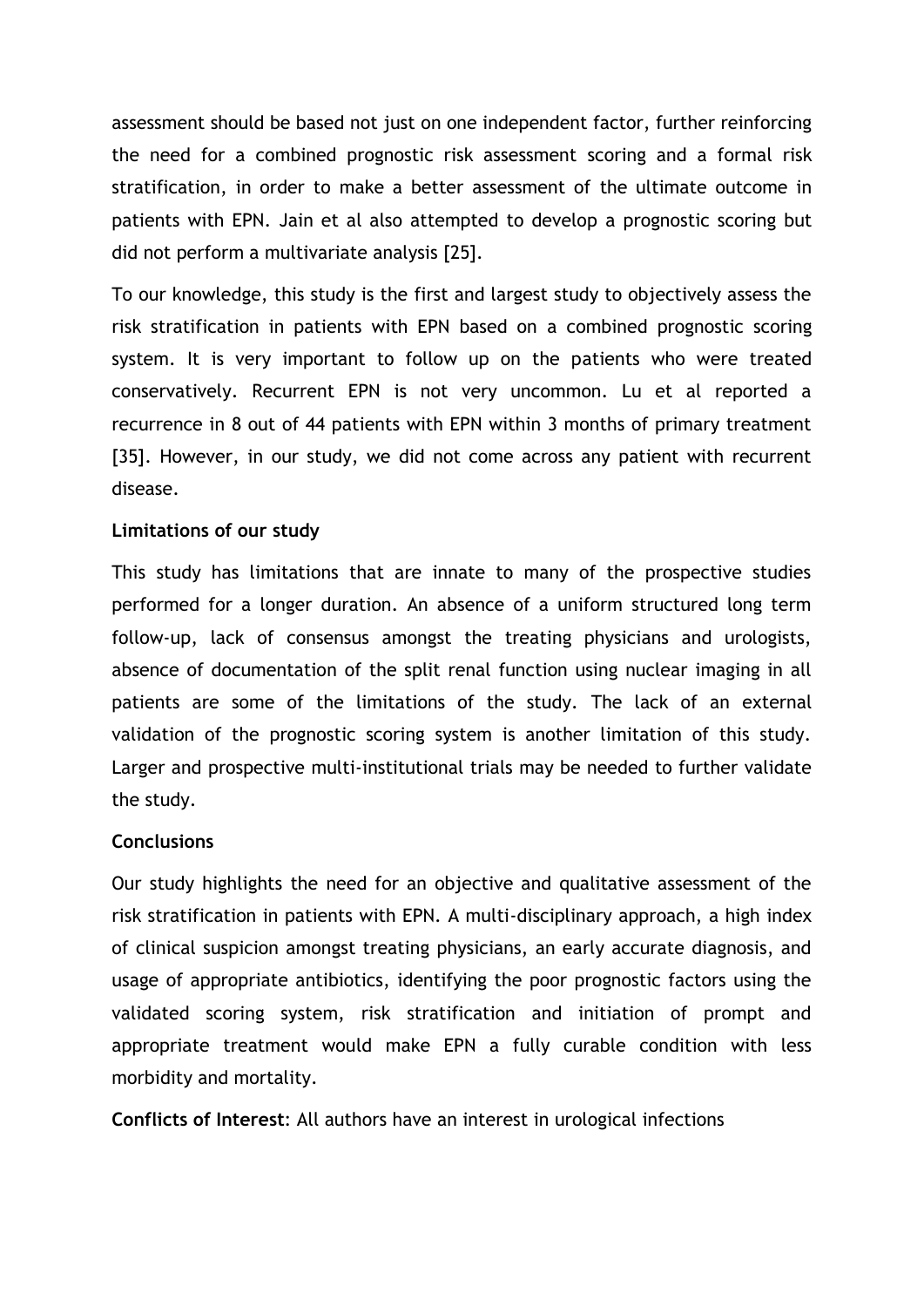**Acknowledgments**: Sir Zumla is a co-PI of the Pan-African Network on Emerging and Re-emerging Infections (PANDORA-ID-NET) funded by the European and Developing Countries Clinical Trials Partnership the EU Horizon 2020 Framework Programme for Research and Innovation. AZ is a National Institutes of Health Research senior investigator. All authors declare no conflicts of interest. **Financial support**: No grant funding

**Ethics and IRB:** This study was approved by the Ethics review board of the Sri Ramachandra Medical College & Research Institute, Chennai, Tamil Nadu, India.

#### **References**

1. Pontin AR, Barnes RD, Joffe J and Kahn D: Emphysematous pyelonephritis in diabetic patients. Br J Urol 1995; 75: 71.

2. Michaeli J, Mogle P, Perlberg S, Heiman S and Caine M: Emphysematous pyelonephritis. J Urol 1984; 131: 203.

3. Nashi N, Pandya G. Images of the month 5: Emphysematous pyelonephritis: not your garden-variety pyelonephritis. Clin Med (Lond). 2019 Sep;19(5):421-422.

4. Huang Kelly HA, MacCallum WG: Pneumaturia. JAMA 1898, 31:375-381.

5. Schultz EH, Klorfein EH: Emphysematous pyelonephritis. J Urol 1962, 87:762-6.

6. Aboumarzouk OM, Hughes O, Narahari K, Coulthard R, Kynaston H, Chlosta P, Somani B. Emphysematous pyelonephritis: Time for a management plan with an evidence-based approach. Arab J Urol. 2014 Jun;12(2):106-15.

7. Huang JJ, Tseng CC. Emphysematous pyelonephritis: Clinicoradiological classification, management, prognosis, and pathogenesis. Arch Intern Med 2000;160:797‑805.

8. Haider AA, Azim A, Rhee P, Kulvatunyou N, Ibraheem K, Tang A, O'Keeffe T, Iftikhar H, Vercruysse G, Joseph B. Substituting systolic blood pressure with shock index in the National Trauma Triage Protocol. J Trauma Acute Care Surg. 2016 Dec;81(6):1136-1141.

9. Abdul-Halim H, Kehinde EO, Abdeen S, LashinI, Al-Hunayan AA, Al-Awadi KA. Severe emphysematous pyelonephritis in diabetic patients: diagnosis and aspects of surgical management. Urol Int. 2005;75(2):123-8.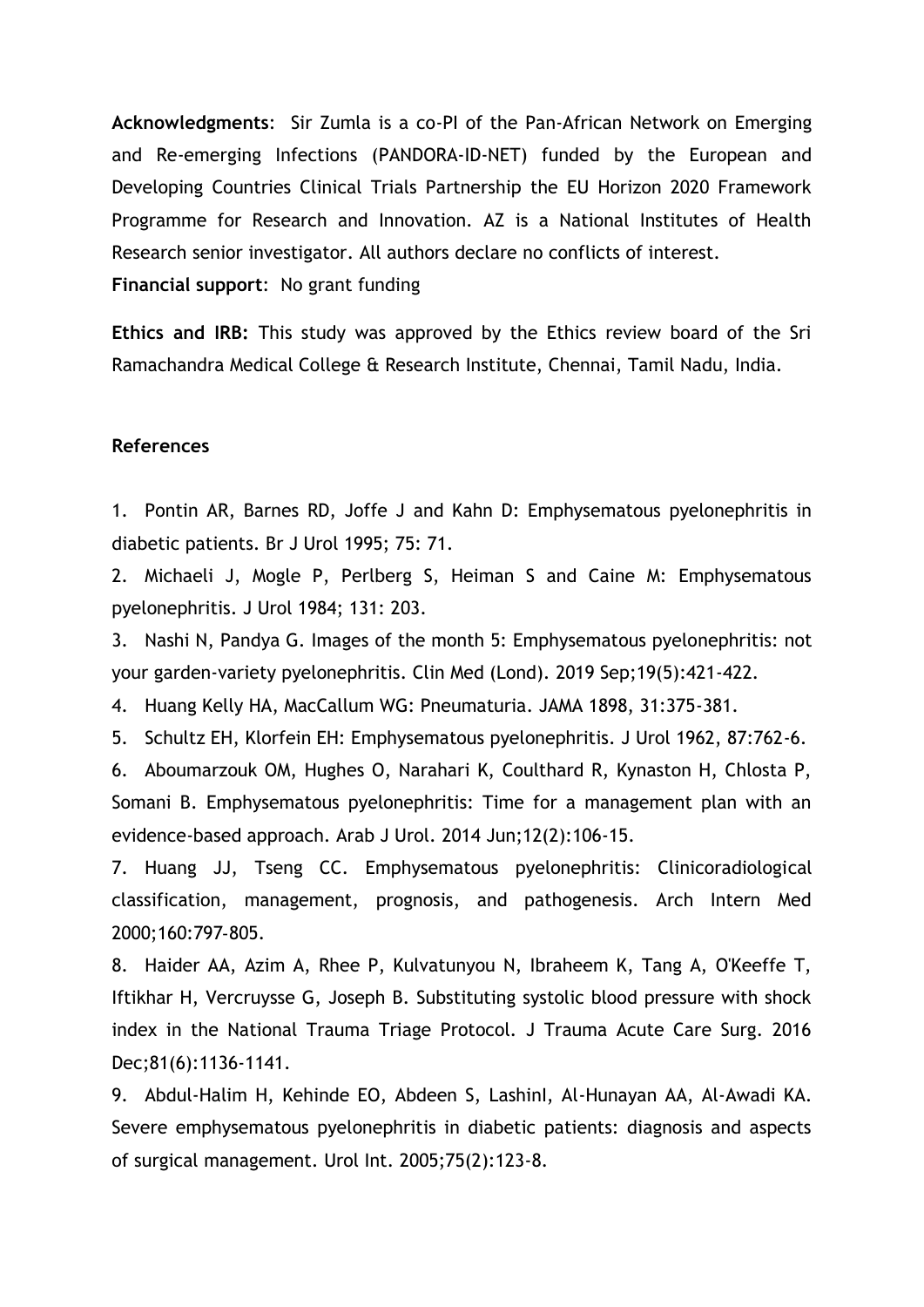10. Dubey IB, Agrawal V, Jain BK, Prasad D. Emphysematous pyelonephritis in a non-diabetic patient with non-obstructed kidney: an unknown entity. Saudi J Kidney Dis Transpl. 2013 Jan;24(1):97-9.

11. Costas S. Renal and perirenal emphysema. Br J Urol. 1972 Jun;44(3):311-9.

12. Kapoor R, Muruganandham K, Gulia AK, Singla M, Agrawal S, Mandhani A, Ansari MS, Srivastava A. Predictive factors for mortality and need for nephrectomy in patients with emphysematous pyelonephritis. BJU Int. 2010 Apr;105(7):986-9.

13. Aswathaman K, Gopalakrishnan G, Gnanaraj L, Chacko NK, Kekre NS, Devasia A. Emphysematous pyelonephritis: outcome of conservative management. Urology. 2008 Jun;71(6):1007-9.

14. Karthikeyan VS, Manohar CMS, Mallya A, Keshavamurthy R, Kamath AJ. Clinical profile and successful outcomes of conservative and minimally invasive treatment of emphysematous pyelonephritis. Cent European J Urol. 2018;71(2):228-233.

15. Prakash JVS, Tamil Muthu M, Balaji AR, Vetrichandar S, Arasi KV, et al. (2019) A Novel Prognostic Scoring System for Emphysematous Pyelonephritis. J Urol Ren Dis 04: 1170. DOI: 10.29011/2575-7903.001170

16. Ahlering TE, Boyd SD, Hamilton CL et al. Emphysematous pyelonephritis: a 5 year experience with 13 patients. J. Urol. 1985; 134: 1086–8.

17. Khaira A, Gupta A, Rana DS, Gupta A, Bhalla A, Khullar D. Retrospective analysis of clinical profile, prognostic factors and outcomes of 19 patients of emphysematous pyelonephritis. Int. Urol. Nephrol. 2009; 41: 959–66.

18. Kamath SU, Patil B, Shelke U, Patwardhan SK. Comparing diabetic and nondiabetic emphysematous pyelonephritis and evaluating predictors of mortality. Saudi J Kidney Dis Transpl. 2019 Nov-Dec;30(6):1266-1275.

19. Al‑Goblan AS, Al‑Alfi MA, Khan MZ. Mechanism linking diabetes mellitus and obesity. Diabetes MetabSyndrObes 2014;7:587‑91.

20. Ramachandran A, Snehalatha C, Shyamala P, Vijay V, Viswanathan M. High prevalence of NIDDM and IGT in an elderly south indian population with low rates of obesity. Diabetes Care 1994;17:1190‑2.

21. Julka S. Genitourinary infection in diabetes. Indian J EndocrinolMetab. 2013 Oct;17(Suppl 1):S83-7.

22. Casqueiro J, Casqueiro J, Alves C. Infections in patients with diabetes mellitus: A review of pathogenesis. Indian J EndocrinolMetab. 2012 Mar;16Suppl 1:S27-36.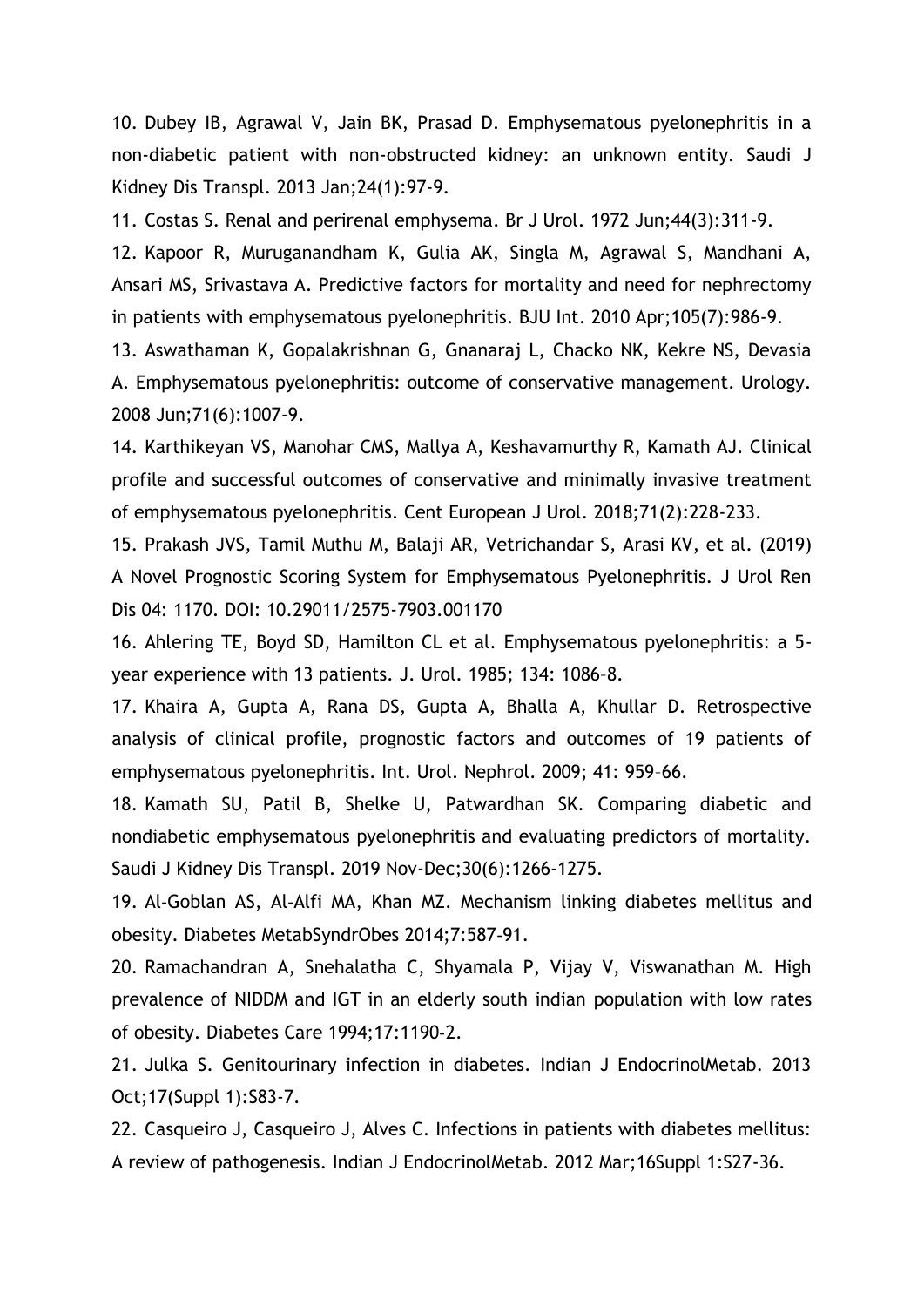23. WHO Expert Consultation: Appropriate body-mass index for Asian populations and its implications for policy and intervention strategies. Lancet 2004;363:157-63.

24. Jain A, Manikandan R, Dorairajan LN, Sreenivasan SK, Bokka S. Emphysematous pyelonephritis: Does a standard management algorithm and a prognostic scoring model optimize patient outcomes? Urol Ann. 2019 Oct-Dec;11(4):414-420.

25. Semins MJ, Shore AD, Makary MA, Weiner J, Matlaga BR. The impact of obesity on urinary tract infection risk. Urology. 2012 Feb;79(2):266-9.

26. Kapoor R, Muruganandham K, Gulia AK, Singla M, Agrawal S, Mandhani A, et al. Predictive factors for mortality and need for nephrectomy in patients with emphysematous pyelonephritis. BJUInt 2010;105:986‑9.

27. Kangjam SM, Irom KS, Khumallambam IS, Sinam RS. Role of Conservative Management in Emphysematous Pyelonephritis - A Retrospective Study. J Clin Diagn Res. 2015;9(11):PC09‐PC11.

28. Aswathaman K, Gopalakrishnan G, Gnanaraj L, Chacko NK, Kekre NS, Devasia A. Emphysematous pyelonephritis: Outcome of conservative management. Urology 2008;71:1007‑9.

29. Falagas ME, Alexiou VG, Giannopoulou KP, Siempos II. Risk factors for mortality in patients with emphysematous pyelonephritis: A meta-analysis. J Urol 2007;178:880‑5.

30. Misgar RA, Mubarik I, Wani AI, Bashir MI, Ramzan M, Laway BA. Emphysematous pyelonephritis: A 10-year experience with 26 cases. Indian J Endocrinol Metab. 2016;20(4):475–480.

31. Ubee SS, McGlynn L, Fordham M. Emphysematous pyelonephritis. BJU Int. 2011; 107: 1474-1478.

32. Shokeir AA, El-Azab M, Mohsen T, El-Diasty T. Emphysematous pyelonephritis: a 15-year experience with 20 cases. Urology. 1997 Mar;49(3):343-6.

33. Alsharif M, Mohammedkhalil A, Alsaywid B, Alhazmy A, Lamy S. Emphysematous pyelonephritis: Is nephrectomy warranted?.Urol Ann. 2015;7(4):494–498.

34. Somani BK, Nabi G, Thorpe P, et al. Is percutaneous drainage the new gold standard in the management of emphysematous pyelonephritis? Evidence from a systematic review. J Urol. 2008;179(5):1844‐1849.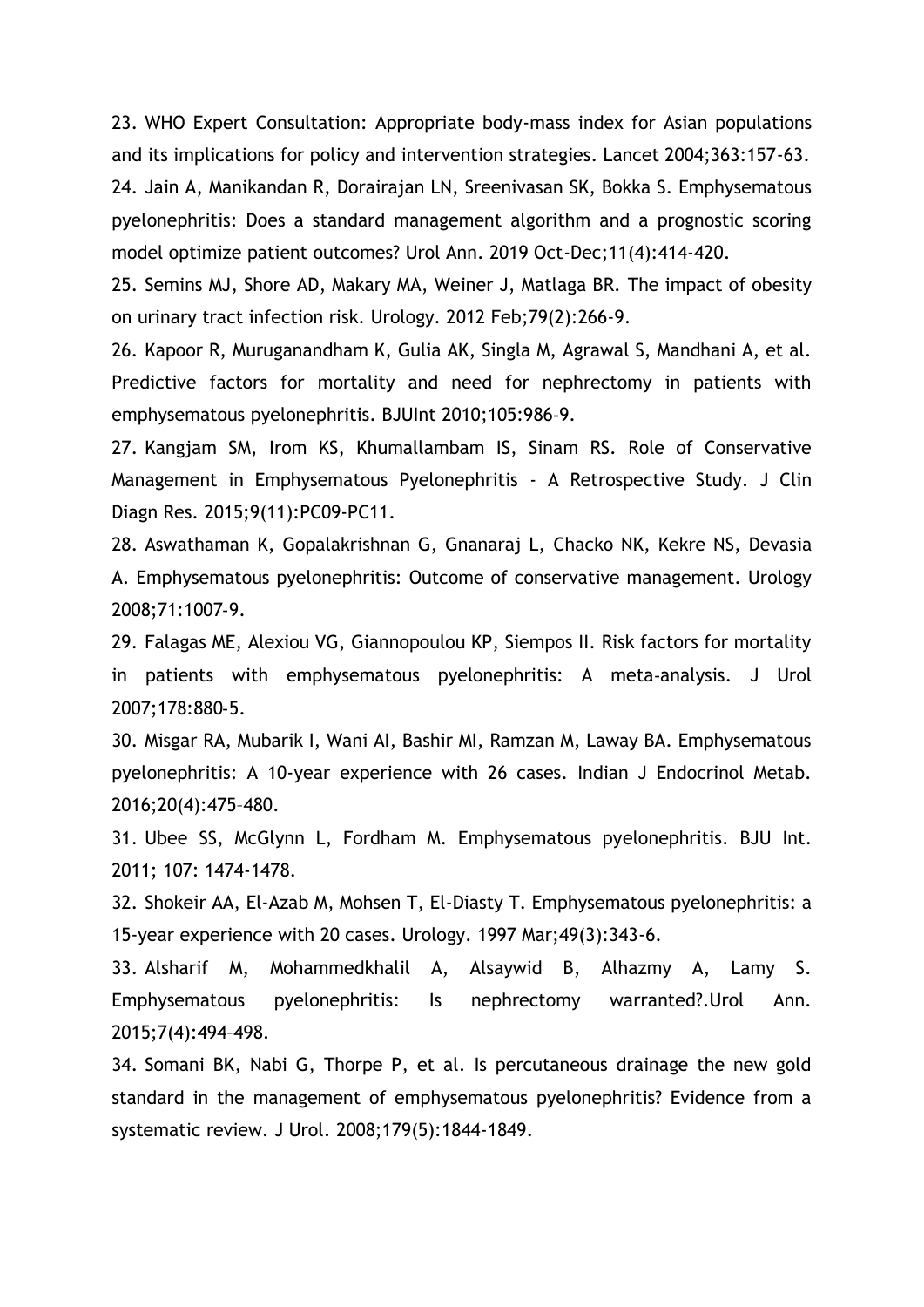35. Lu YC, Chiang BJ, Pong YH, Huang KH, Hsueh PR, Huang CY, et al. Predictors of failure of conservative treatment among patients with emphysematous pyelonephritis. BMC Infect Dis 2014;14:418.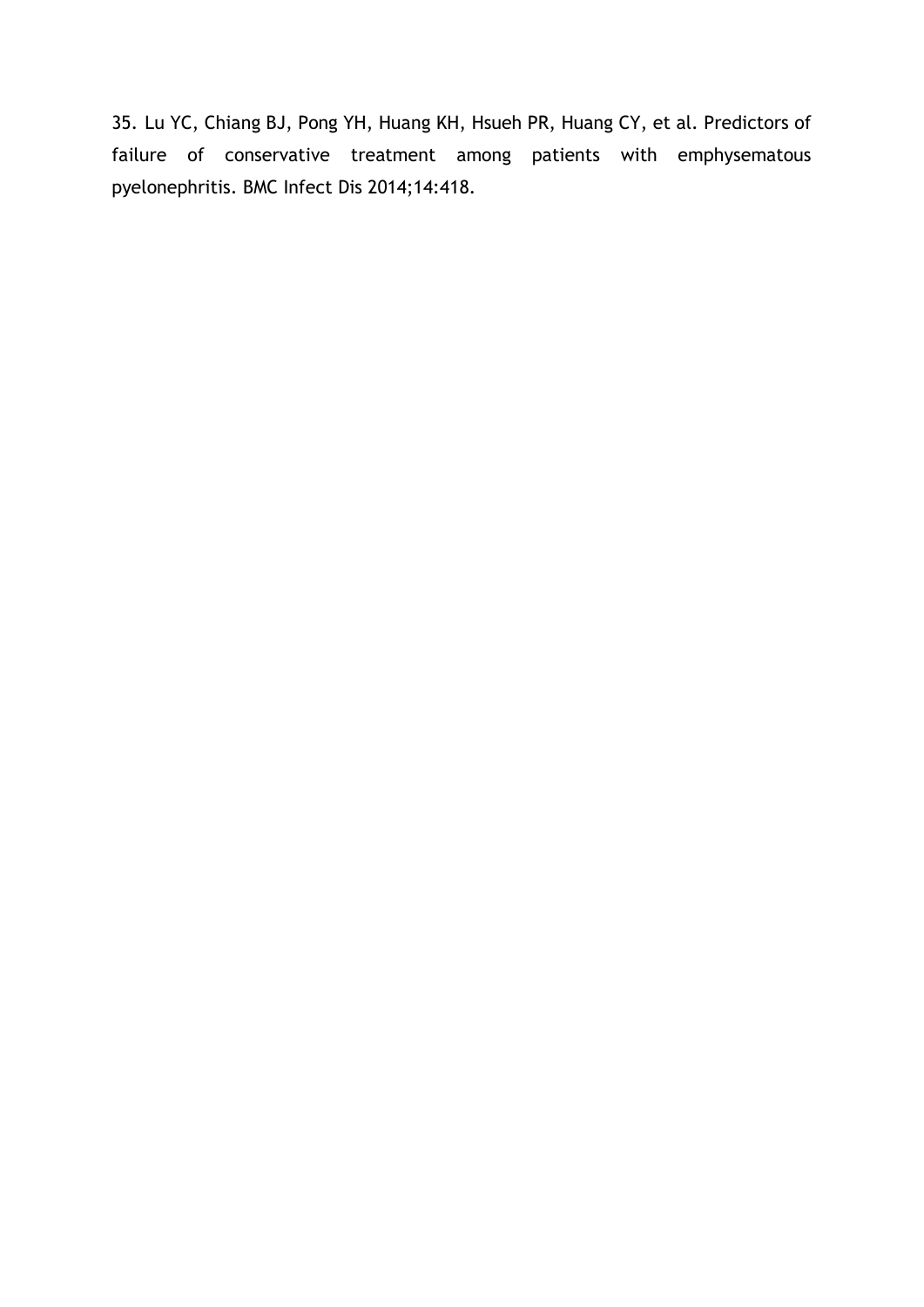| S. No          | <b>Parameters</b>                                   | <b>Scoring</b> |                    |                               |  |
|----------------|-----------------------------------------------------|----------------|--------------------|-------------------------------|--|
|                |                                                     | $\bf{0}$       | 1                  | $\mathbf{2}$                  |  |
| $\mathbf{1}$   | Age (in years)                                      | < 40           | $40 - 59$          | 60 and above                  |  |
| $\overline{2}$ | <b>Diabetes</b>                                     | No             |                    | Yes                           |  |
| 3              | Unilateral or bilateral                             |                | Unilateral         | Bilateral,<br>Solitary Kidney |  |
| 4              | <b>Level of consciousness</b>                       | Alert          | <b>Disoriented</b> | Unresponsive                  |  |
| 5              | Class of EPN (Huang et al)                          | 1,2            | 3a, 3b             | 4                             |  |
| 6              | Heart rate (per minute)                             | 50-90          | < 50, > 90         |                               |  |
| $\overline{7}$ | <b>Blood sugar (mmol/L)</b>                         | < 9.99         | 9.99-16.65         | >16.65                        |  |
| 8              | <b>Serum Creatinine at</b><br>presentation (µmol/L) | < 99.91        | 99.91-166.51       | >166.51                       |  |
| 9              | <b>Urine culture</b>                                | Negative       | Positive           |                               |  |
| 10             | <b>Temperature (Centigrade)</b>                     | $36 - 38$      | $<$ 36, $>$ 38     |                               |  |
| 11             | Platelet count (10 <sup>9</sup> /L)                 | >100           | 100                |                               |  |
| 12             | Total count $(10^3/\mu L)$                          | $4 - 11$       | <4, >11            |                               |  |
| 13             | <b>INR</b> (International<br>normalized ratio)      | < 1.3          | $1.3 - 2.0$        | >2.0                          |  |
| 14             | Palpable tender kidney                              | <b>No</b>      | Yes                |                               |  |
| 15             | <b>Shock at presentation</b>                        | <b>No</b>      | Yes                |                               |  |
| 16             | <b>BMI</b>                                          | 19-30          | $<$ 19, $>$ 30     |                               |  |
| 17             | Sodium at presentation<br>(mmol/L)                  | >130           | < 130              |                               |  |
| 18             | Serum Albumin (g/L)                                 | $>25$          | $<$ 25             |                               |  |

## **Table 1: Prognostic scoring system**

**Total Score: Minimum: 1 Maximum: 26.**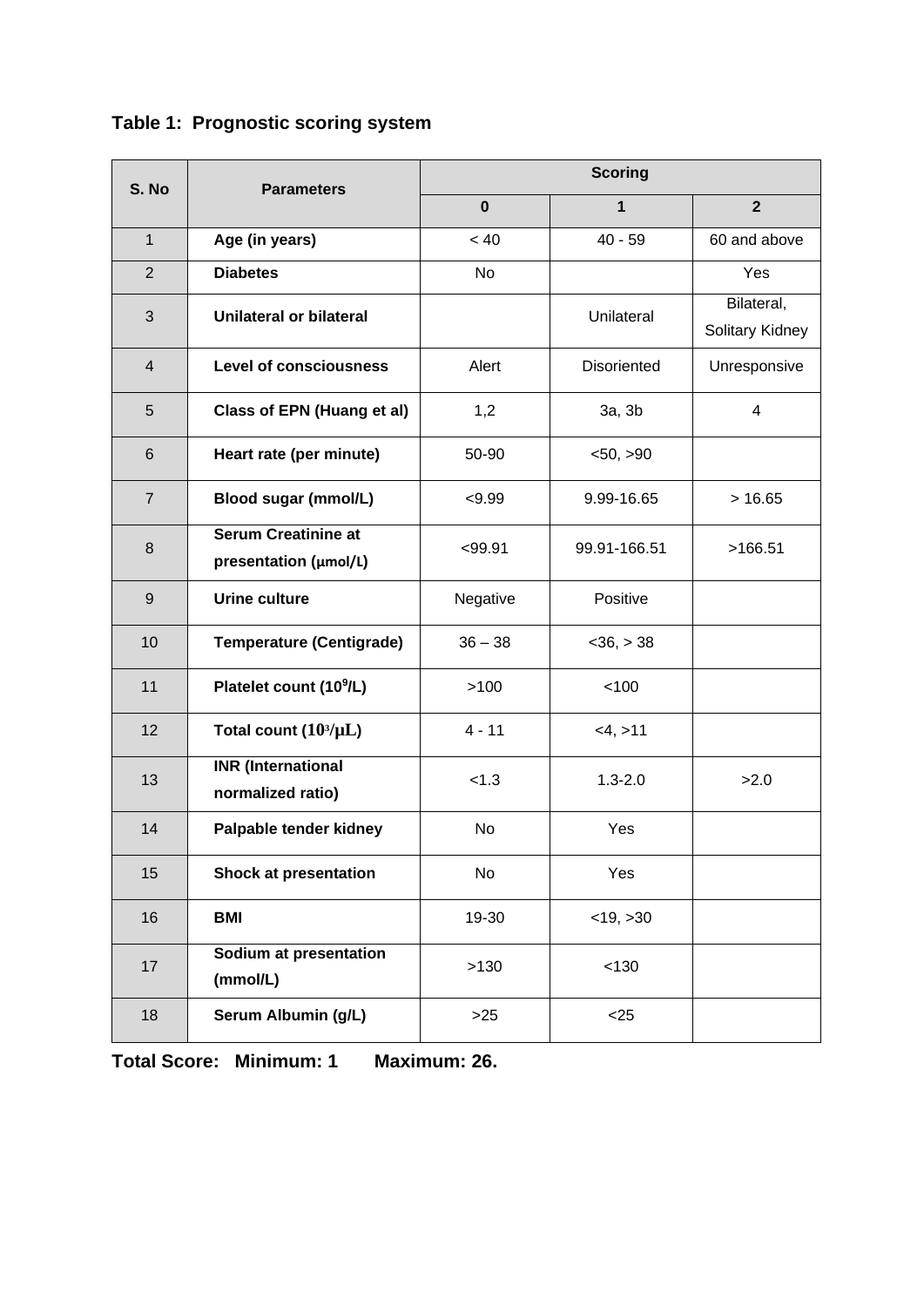## **Table 2: Demographic, clinical and biochemical characteristics of patients with EPN**

|                                                                 | <b>Group 1 (%)</b> | Group 2 (%)        | Group 3 (%)            | p value |  |
|-----------------------------------------------------------------|--------------------|--------------------|------------------------|---------|--|
| <b>Variables</b>                                                | (No surgical       | (Surgical          |                        |         |  |
|                                                                 | intervention)      | intervention)      | (Mortality)            |         |  |
| Total no. of patients                                           | $n = 22$           | $n = 102$          | $n = 7$                |         |  |
| Mean age                                                        | $55.2 + (-9.59)$   | $54.75 + (-11.30)$ | $62.14 + (-2.26)$      | 0.14    |  |
| Female                                                          | 14(63.63)          | 60(58.82)          | 5(71.42)               | 0.68    |  |
| Male                                                            | 8(36.36)           | 42(41.17)          | 2(28.57)               |         |  |
| Laterality L:R                                                  |                    |                    |                        |         |  |
| Unilateral                                                      | 18 (81.81)         | 87 (85.29)         | $\overline{6}$ (85.71) | 0.58    |  |
| <b>Bilateral</b>                                                | 4(18.18)           | 15 (14.70)         | 1(14.28)               |         |  |
| Right                                                           | 11(50)             | 39(38.23)          | 3(50)                  | 0.30    |  |
| Left                                                            | 7(31.81)           | 48(47.05)          | 3(50)                  |         |  |
| Body mass index (BMI)                                           | $26.58 + (-4.06)$  | $25.59 + (-3.81)$  | $31.17 + (-1.27)$      | 0.001   |  |
| BMI > 30 (obese)                                                | 5(22.72)           | 14 (13.72)         | 6(85.71)               |         |  |
| Body temperature                                                | $38.85 + / - 1.46$ | $38.82 + / - 1.31$ | $40 + (-0.59)$         | 0.54    |  |
| Palpable tender kidney                                          | 2(9.09)            | 19 (18.62)         | 7(100)                 | < 0.001 |  |
| Shock at presentation                                           | 1(4.54)            | 10 (9.80)          | 7(100)                 | < 0.001 |  |
| Need ICU care                                                   | 6(27.27)           | 40 (39.21)         | 7(100)                 | 0.006   |  |
| Need for Hemodialysis                                           | 2(9.09)            | 13 (12.74)         | 7(100)                 | < 0.001 |  |
| <b>Comorbidities</b>                                            |                    |                    |                        |         |  |
| Diabetes mellitus*                                              | 20 (90.90)         | 94 (92.15)         | 7(100)                 | 0.63    |  |
| Hypertension                                                    | 12 (54.54)         | 45 (44.11)         | 3(42.85)               | 0.85    |  |
| <b>Associated Illness</b><br>(APN, CAD, CKD, COPD)              | 12 (54.54)         | 47 (46.07)         | 4(57.14)               | 0.99    |  |
| <b>Level of Consciousness</b>                                   |                    |                    |                        |         |  |
| (Disoriented or                                                 | 5(22.72)           | 20 (19.60)         | 5(71.42)               | 0.05    |  |
| Unresponsive)                                                   |                    |                    |                        |         |  |
| <b>Biochemical parameters</b>                                   |                    |                    |                        |         |  |
| Absolute Leucocyte count<br>(10 <sup>3</sup> cells/ microliter) | $14.64 + (-6.55)$  | $16.29 + (-6.81)$  | 26.47+/-7.95           | 0.02    |  |
|                                                                 |                    |                    |                        |         |  |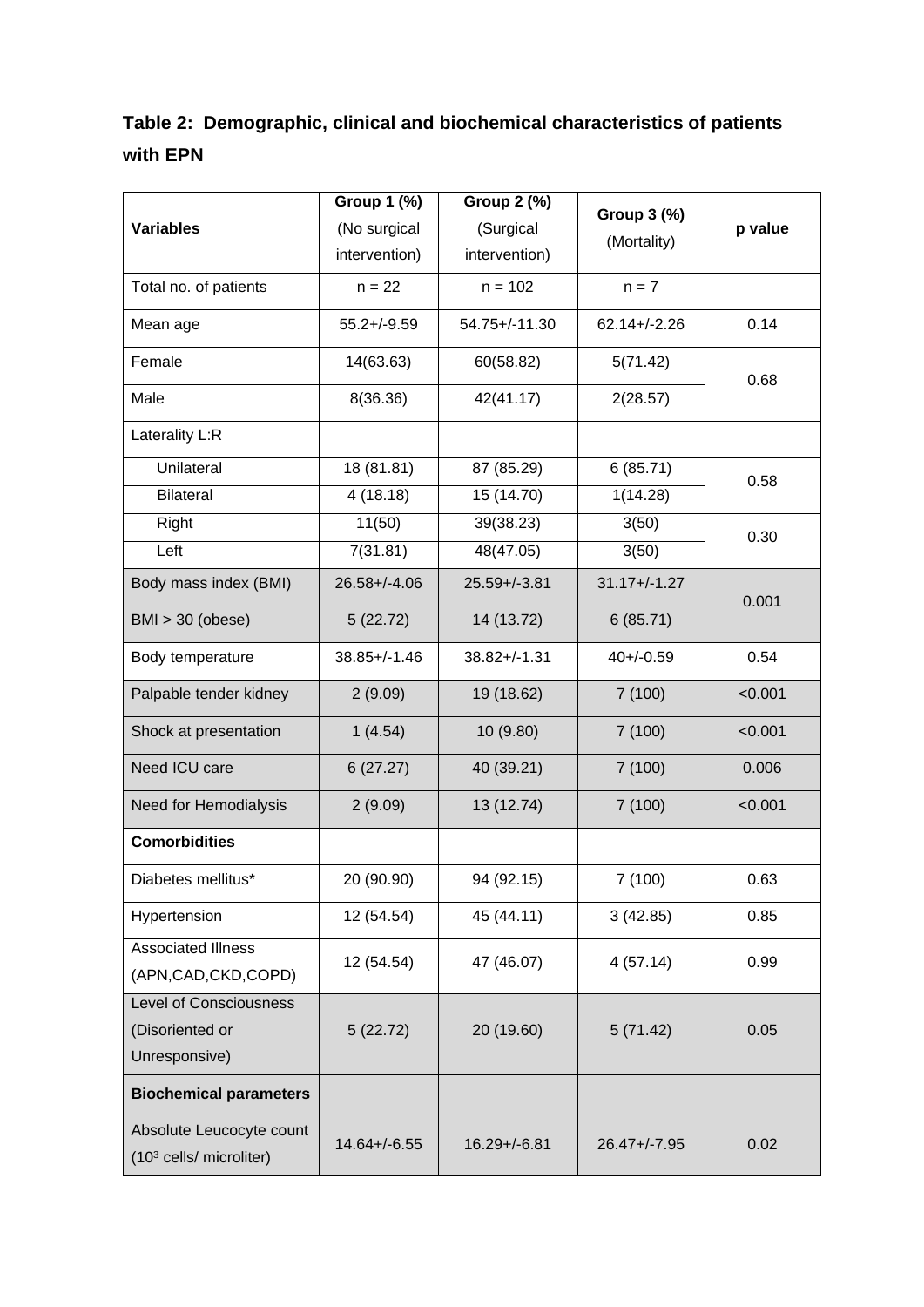| <b>Blood Sugar at</b><br>presentation (mmol/L)         | $15.279 +/-$<br>7.316  | $15.927 + (-6.772)$ | $20.818 + (-3.483)$    | 0.04  |
|--------------------------------------------------------|------------------------|---------------------|------------------------|-------|
| HbA <sub>1</sub> C                                     | $9.16 + (-2.12)$       | $9.27 + (-2.67)$    | $10.28 + (-1.81)$      | 0.72  |
| Serum Creatinine on<br>admission (µmol/L)              | $295.26 +/-$<br>241.33 | $275.81 + (-182.15$ | $401.43+/-$<br>125.56  | 0.06  |
| <b>Serum Creatinine After</b><br>intervention (µmol/L) | $139.7 + -66.3$        | $127.32 + (-71.62)$ | $253.77 +/-$<br>107.87 | 0.001 |
| <b>INR</b>                                             | $1.26 + (-0.21)$       | $1.19 + -0.21$      | $2.41 + (-0.27)$       | 0.001 |
| Serum Sodium level<br>(mmol/L)                         | $132.54 + (-5.40)$     | $131 + (-5.23)$     | $121.57 + (-3.45)$     | 0.004 |
| Serum Albumin (g/L)                                    | $30.1 + (-6.30)$       | $31.3 + (-6.9)$     | $22.7 +/- 1.1$         | 0.002 |
| Platelet count (10 <sup>9</sup> /L)                    | $156.23 +/-$<br>81.08  | 174.16+/-126.86     | $47.02 + (-15.57)$     | 0.01  |
| Urine C/S                                              | 11(50)                 | 61 (59.80)          | 5(71.42)               | 0.77  |
| Combined mean<br>Prognostic score                      | 10.59                  | 11.53               | 23                     |       |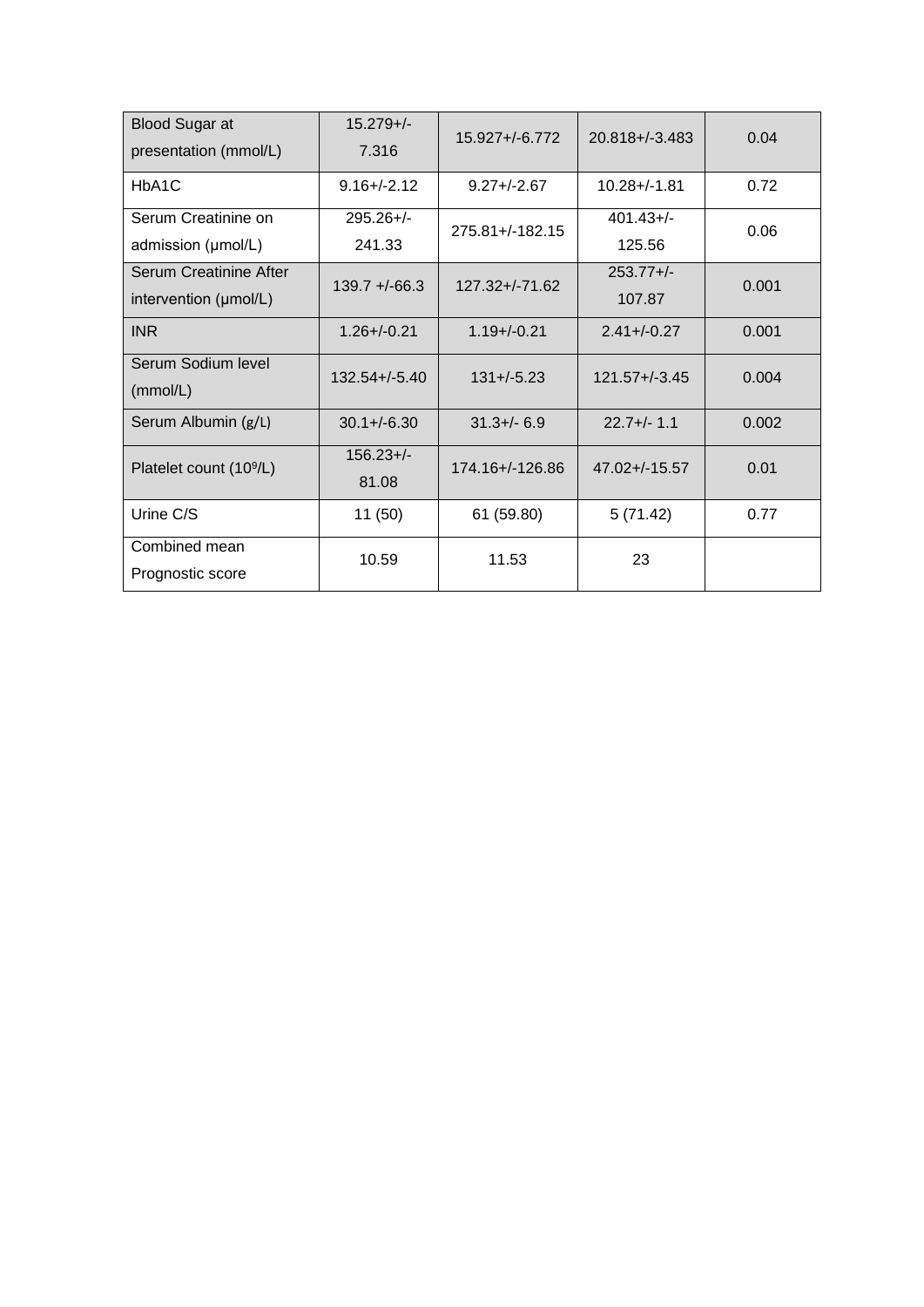| Causative infective organisms in urine and blood culture |                           |                                 |  |  |
|----------------------------------------------------------|---------------------------|---------------------------------|--|--|
| Urine culture                                            | <b>Blood cultures</b>     | <b>Total</b>                    |  |  |
| $(n=77)$                                                 | $(n=31)$                  | $(n=108)$                       |  |  |
| Escherichia coli                                         | Escherichia coli          | Escherichia coli                |  |  |
| $(n=58, 75.32%)$                                         | $(n=19, 61.29%)$          | $(n=77, 71.29%)$                |  |  |
| Candida albicans                                         | Candida albicans          | Candida albicans                |  |  |
| $(n=11, 14.28%)$                                         | $(n=09, 29.03%)$          | $(n=20, 18.51\%)$               |  |  |
| Klebsiella                                               | Klebsiella                | Klebsiella                      |  |  |
| $(n=5, 6.49%)$                                           | $(n=2, 6.45%)$            | $(n=7, 6.48\%)$                 |  |  |
| Enterobacter<br>$(n=1, 1.29%)$                           | Enterobacter (n=1, 3.22%) | Enterobacter (n=2, 1.85%)       |  |  |
| Acinetobacter<br>$(n=2, 2.59%)$                          |                           | Acinetobacter<br>$(n=2, 1.85%)$ |  |  |

# **Table 3: Causative infective organisms in urine and blood culture**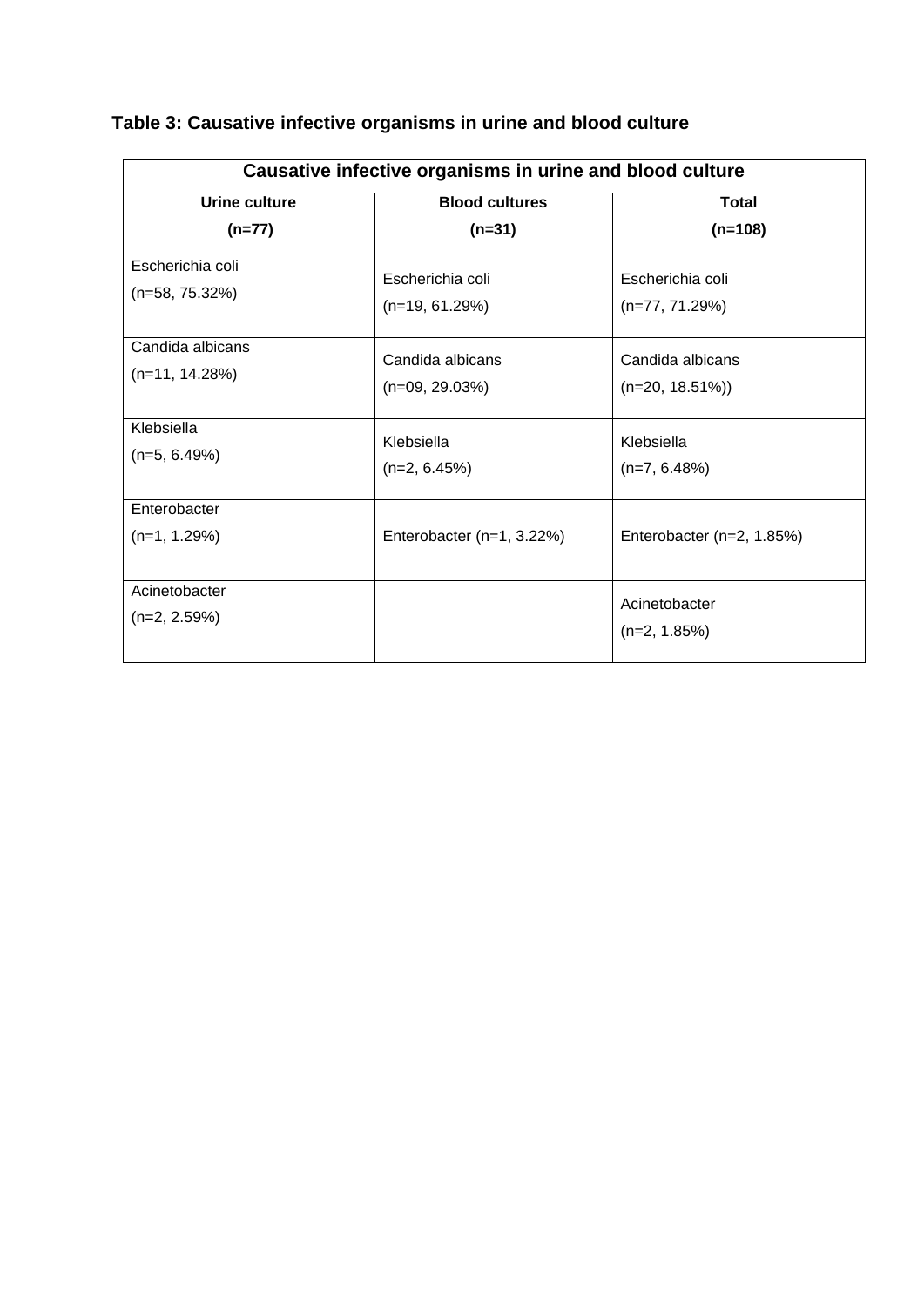**Table 4: Radiological classification of patients with EPN** *(based on the Huang and Tseng classification)*

| <b>Class of EPN</b>          | Group $1$ $(\%)$ | Group $2$ $(\%)$ | Group $3$ $%$ ) | P value |
|------------------------------|------------------|------------------|-----------------|---------|
| 10(22.2)<br>Class 1 $(n=45)$ |                  | 35(77.8)         | $\overline{0}$  |         |
| Class $2(n=41)$              | 8(19.5)          | 33(80.5)         | 0               |         |
| Class $3A(n=10)$             | $\mathbf 0$      | 10 (100)         | $\overline{0}$  | < 0.001 |
| Class $3B(n=8)$              | $\mathbf 0$      | 6(75)            | 2(25)           |         |
| Class $4(n=27)$              | 4(14.8)          | 18(66.7)         | 5(18.5)         |         |
| Total $(N=131)$              | 22(16.8)         | 102 (77.9)       | 7(5.3)          |         |

**Table 5: Details of the surgical procedures performed**

| Procedures done             | Group 1 (%)<br>$(n = 22)$ | Group $2$ (%)<br>$(n = 102)$ | Group 3 (%)<br>$(n = 7)$ | P value |
|-----------------------------|---------------------------|------------------------------|--------------------------|---------|
| Supportive treatment only   |                           |                              | 2(28.6)                  |         |
| Antibiotics only            | 22 (100)                  | $\mathbf 0$                  | $\Omega$                 |         |
| DJ stenting only            | 0                         | 91 (89.2)                    | 1(14.2)                  | < 0.001 |
| Percutaneous nephrostomy    | 0                         | 19 (18.6)                    | 3(42.9)                  | 0.075   |
| Per cutaneous drainage tube | 0                         | 16 (15.6)                    | 2(28.6)                  | 0.076   |
| <b>Early Nephrectomy</b>    | $\mathbf 0$               | 3(2.9)                       | 2(28.6)                  | 0.001   |
| Mortality                   | 0                         | $\mathbf 0$                  | 7                        | < 0.001 |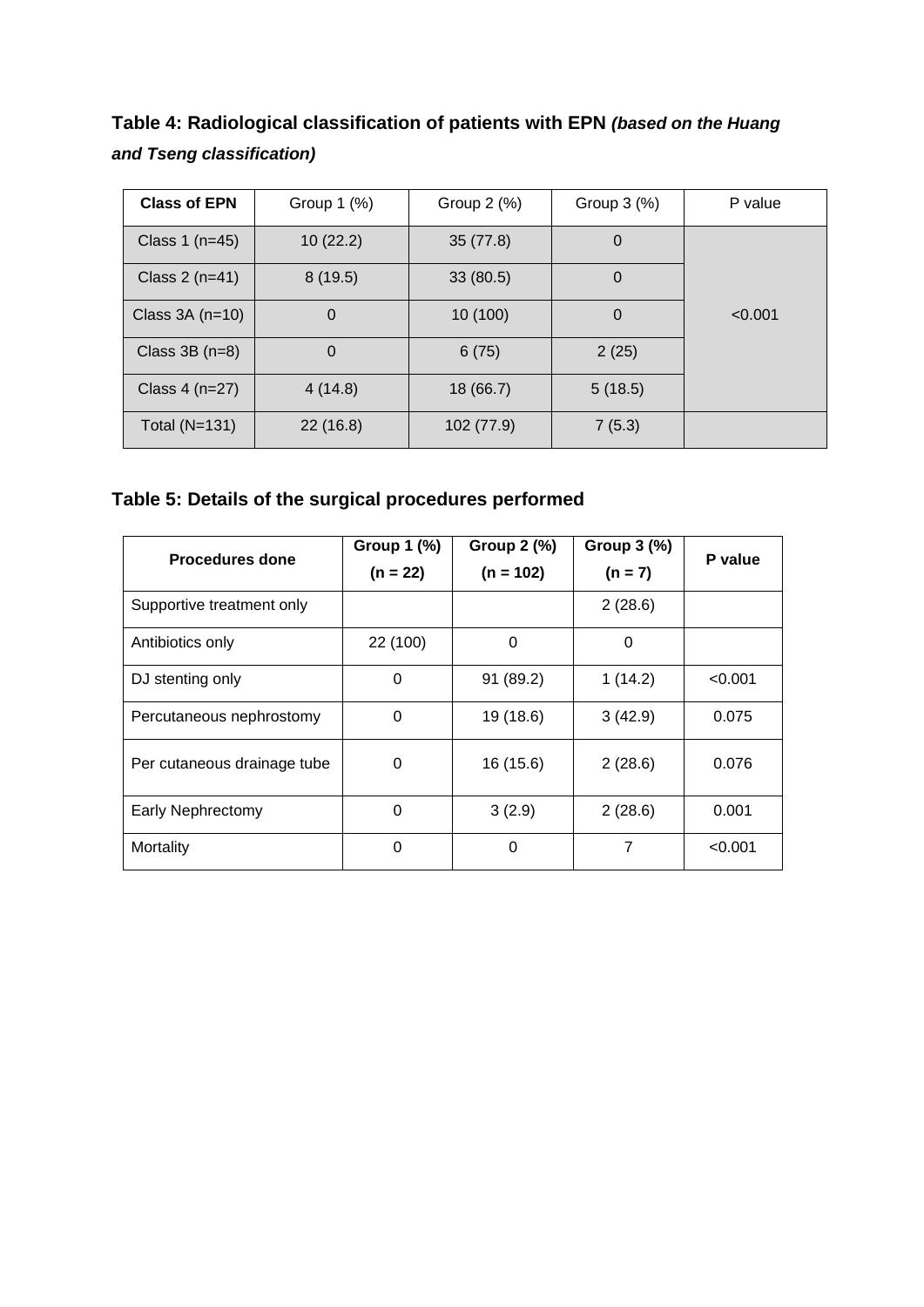|                                 | Group 1  | Group 2   | Group 3 | <b>Total</b> | P value |
|---------------------------------|----------|-----------|---------|--------------|---------|
| <b>Risk of lethality</b>        | $(n=22)$ | $(n=102)$ | $(n=7)$ | $(n=131)$    |         |
| <b>Very low</b>                 | 6        | 17        | 0       | 23           |         |
| Low                             | 13       | 70        | 0       | 83           | < 0.001 |
| Intermediate                    | 3        | 15        | 0       | 18           |         |
| High                            | 0        | 0         | 7       | 7            |         |
| <b>Average Prognostic score</b> | 10.59    | 11.53     | 23      | 11.91        |         |
| Average risk score              | 1.86     | 1.98      | 4       | 2.61         |         |

## **Table 6: Risk stratification based on prognostic scoring system**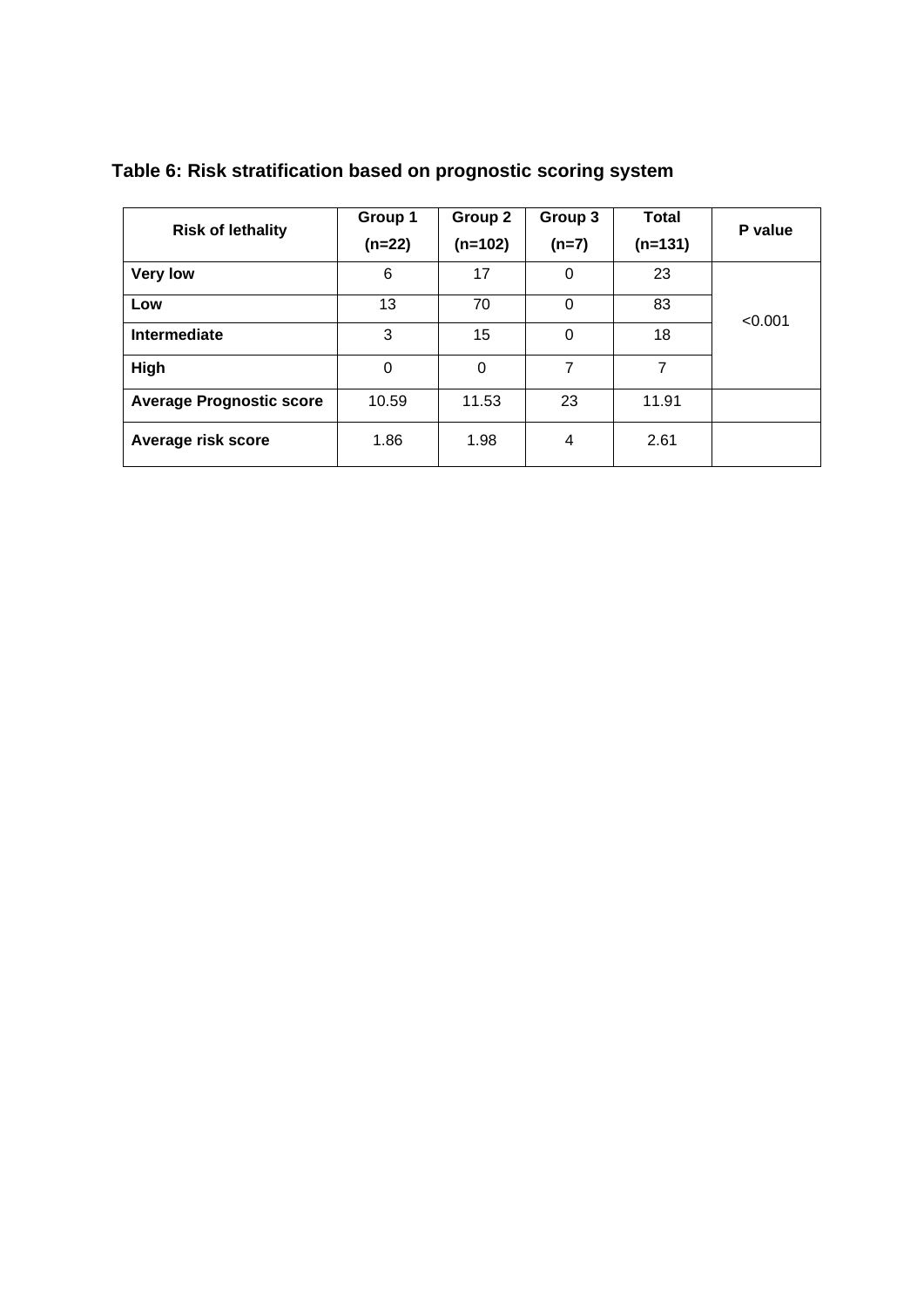# **Table 7: Univariate analysis of the clinical and biochemical parameters of patients**

| <b>Feature</b>                                   | Odds Ratio (95% CI)     | P     |
|--------------------------------------------------|-------------------------|-------|
| Level of consciousness                           | 7.09 (1.41-35.48)       | 0.017 |
| Class of EPN                                     | 38.12 (2.08-697.39)     | 0.014 |
| Coagulation abnormality<br>(Deranged INR levels) | 54.02 (2.93 - 994.68)   | 0.007 |
| Body mass index                                  | 18.15 (2.8 - 117.71)    | 0.002 |
| Palpable tender kidney                           | 64.33 (3.48 - 1189.62)  | 0.005 |
| Shock at presentation                            | 145.74 (7.61 - 2790.03) | 0.001 |
| Need for ICU care                                | 20.89 (1.15 - 379.88)   | 0.040 |
| Need for hemodialysis                            | 84.29 (4.52 - 1571.85)  | 0.003 |
| Serum sodium levels                              | 24.23 (1.33 - 441.18)   | 0.031 |
| Serum albumin levels                             | $30.71(1.68 - 560.29)$  | 0.021 |
| Absolute leucocyte count                         | 19.67 (0.28 - 1377.85)  | 0.169 |
| Blood sugar at presentation                      | $5.28(0.28 - 98.03)$    | 0.265 |
| HbA1C                                            | $1.77(0.36 - 8.66)$     | 0.481 |
| Serum creatinine on admission                    | $1.03(0.02 - 53.41)$    | 0.988 |
| Serum creatinine after intervention              | $2.19(0.266 - 16.84)$   | 0.478 |
| Platelet count                                   | 15.19 (0.84 - 275.88)   | 0.066 |
| Urine C/S                                        | $1.25(0.25 - 6.12)$     | 0.785 |
| <b>Blood sugar</b>                               | $2.79(0.15 - 51.52)$    | 0.490 |
| <b>Blood CS</b>                                  | $0.53(0.11 - 2.65)$     | 0.442 |
| Body temperature                                 | $4.64(0.25 - 84.79)$    | 0.301 |
| Total leukocyte count                            | $4.43(0.24 - 81.11)$    | 0.315 |

## **Table 8: Multivariate analysis of clinical and laboratory parameters**

| <b>Feature</b>         | Adjusted Odds Ratio (95% CI) | Р     |
|------------------------|------------------------------|-------|
| Level of consciousness | $5.88(0.26 - 131.39)$        | 0.263 |
| Class of EPN           | $1.08(0.02 - 42.24)$         | 0.968 |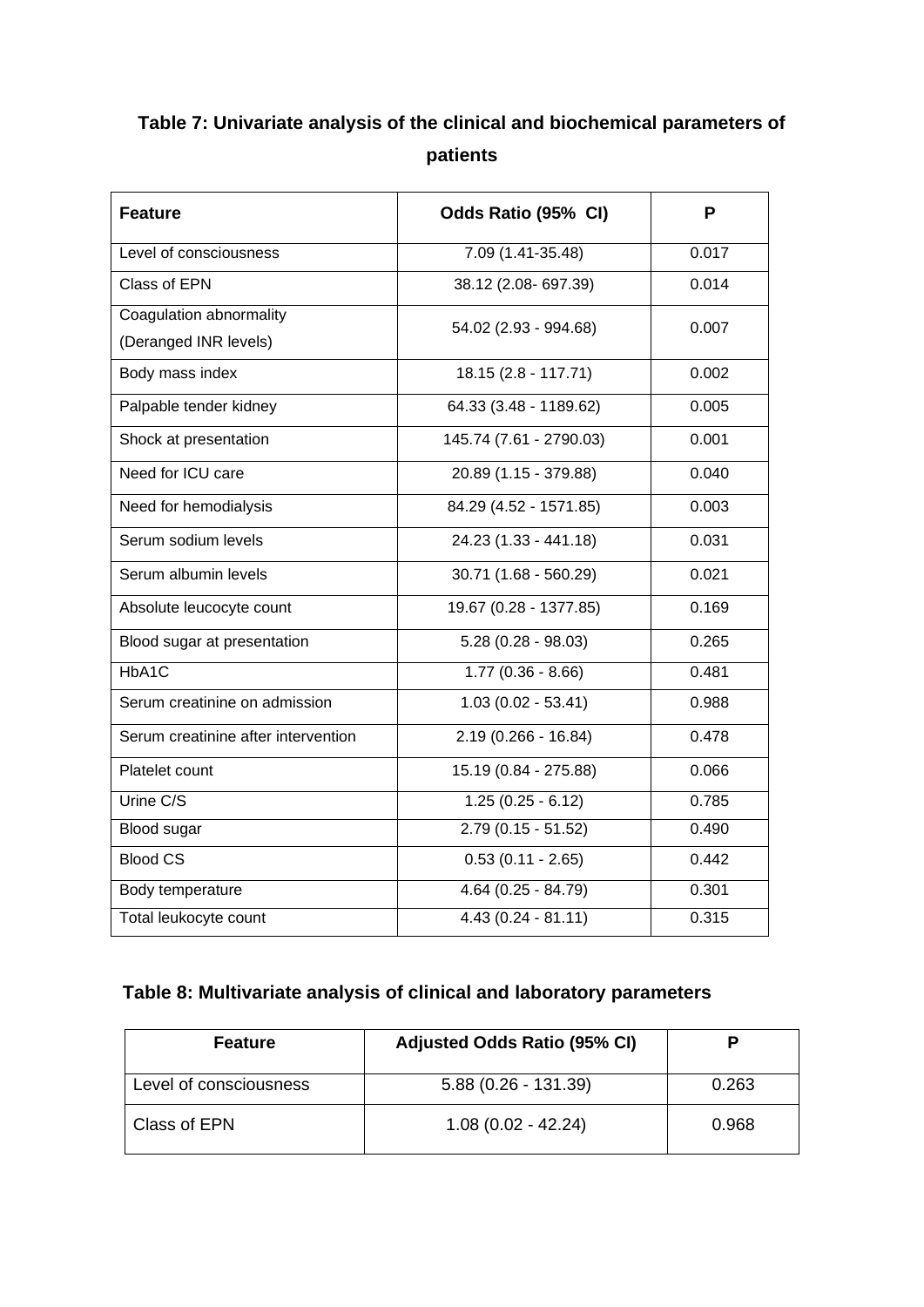| Coagulation abnormality<br>(Deranged INR levels) | $1.87(0.10 - 34.74)$   | 0.676 |
|--------------------------------------------------|------------------------|-------|
| Body mass index                                  | $5.53(0.22 - 137.24)$  | 0.297 |
| Palpable tender kidney                           | $5.07(0.37 - 68.86)$   | 0.223 |
| Shock at presentation                            | $9.78(0.09 - 1066.27)$ | 0.341 |
| Need for ICU care                                | $0.97(0.05 - 26.40)$   | 0.988 |
| Need for dialysis                                | $0.56(0.01 - 44.04)$   | 0.795 |
| Serum sodium levels                              | $1.45(0.04 - 55.97)$   | 0.842 |
| Serum albumin levels                             | $4.32(0.1 - 195.37)$   | 0.452 |

**Legends for images**

- **Figure 1: CT findings of various types of EPN (class 1 to 3)**
- **1a: Class 1 EPN with air in the renal pelvis with air-fluid level (blue arrow)**
- **1b: Class 2 EPN with Gas in renal parenchyma (red arrow)**
- **1c: Class 3 A EPN with gas in perinephric tissue (red arrow)**
- **1d: Class 3B EPN with gas extending beyond Gerota's fascia.**
- **1e: Class 4 EPN with bilateral air pockets in the parenchyma.**
- **1f: Class 2 EPN with gas and stone in the right renal pelvis**